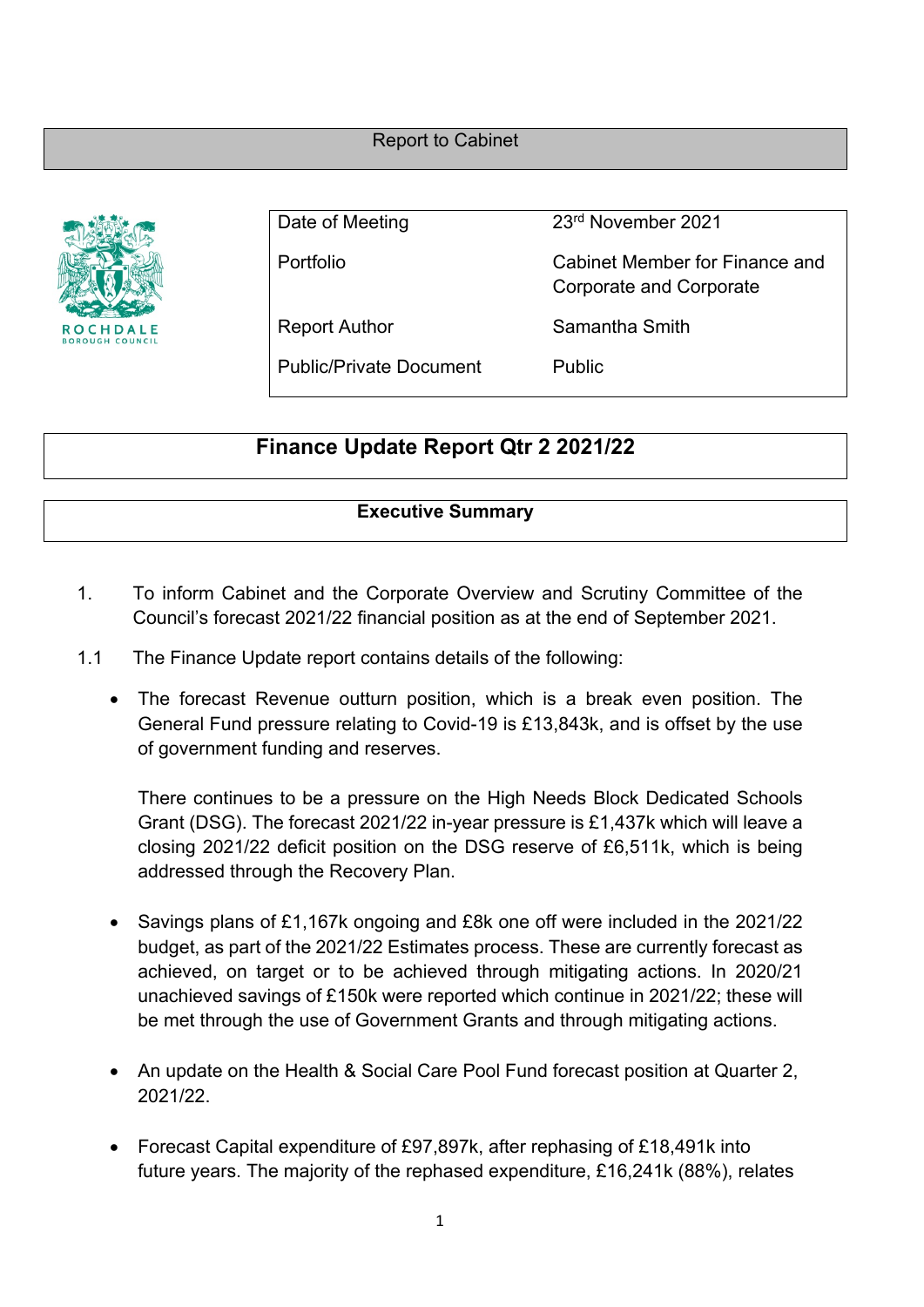to Children's Services and Junction 19 which are externally funded through grants. The balance of £2,250k is funded by prudential borrowing.

- The forecast 2021/22 Collection Fund position being a deficit of £4,460k, which will be mitigated by additional Government Section 31 grant of £9,113k, leaving a residual surplus of £4,653k.
- The mid-year 2021/22 Treasury Management update, discussed in section 4.8 and Appendix D.

#### **Recommendations**

- 2.1 Cabinet notes the forecast 2021/22 financial positions for Revenue, Capital, and the Collection Fund as at the end of September 2021, as detailed in section 4.
- 2.2 Cabinet approves the delegation to the Chief Finance Officer in consultation with the Portfolio Holder of Finance, to award the Insurance Contract and fund any budget shortfall from the budget pressures fund, as mentioned in section 4.1.2; and Cabinet approves that authority is given to the Assistant Director for Legal Governance and Workforce to execute the legal documents in connection with the Insurance Contract.
- 2.3 Cabinet approves the use of £557.2k of Sport England National Leisure Recovery Fund funding to reimburse Your Trust for eligible costs (£555.7k), and to pay Leisure Net Solutions (£1.5k) to cover grant evaluation and monitoring costs, as detailed in section 4.1.2
- 2.4 Cabinet notes the Health & Social Care Pool forecast position as detailed in section 4.2.
- 2.5 Cabinet approves the Budget Pressure requests detailed in section 4.3.
- 2.6 Cabinet notes the forecast achieved Savings target in section 4.4.
- 2.7 Cabinet notes the net Capital budget changes of £9,560k, detailed in section 4.6.1.
- 2.8 Cabinet notes the Capital re-phasing of £18,491k into future years detailed in section 4.6.2
- 2.9 Cabinet approves the requests to switch budgets within the Economy and Children's directorates as detailed in section 4.6.3.
- 2.10 Cabinet notes the Capital budget to be brought back into 2021/22 as detailed in section 4.6.3.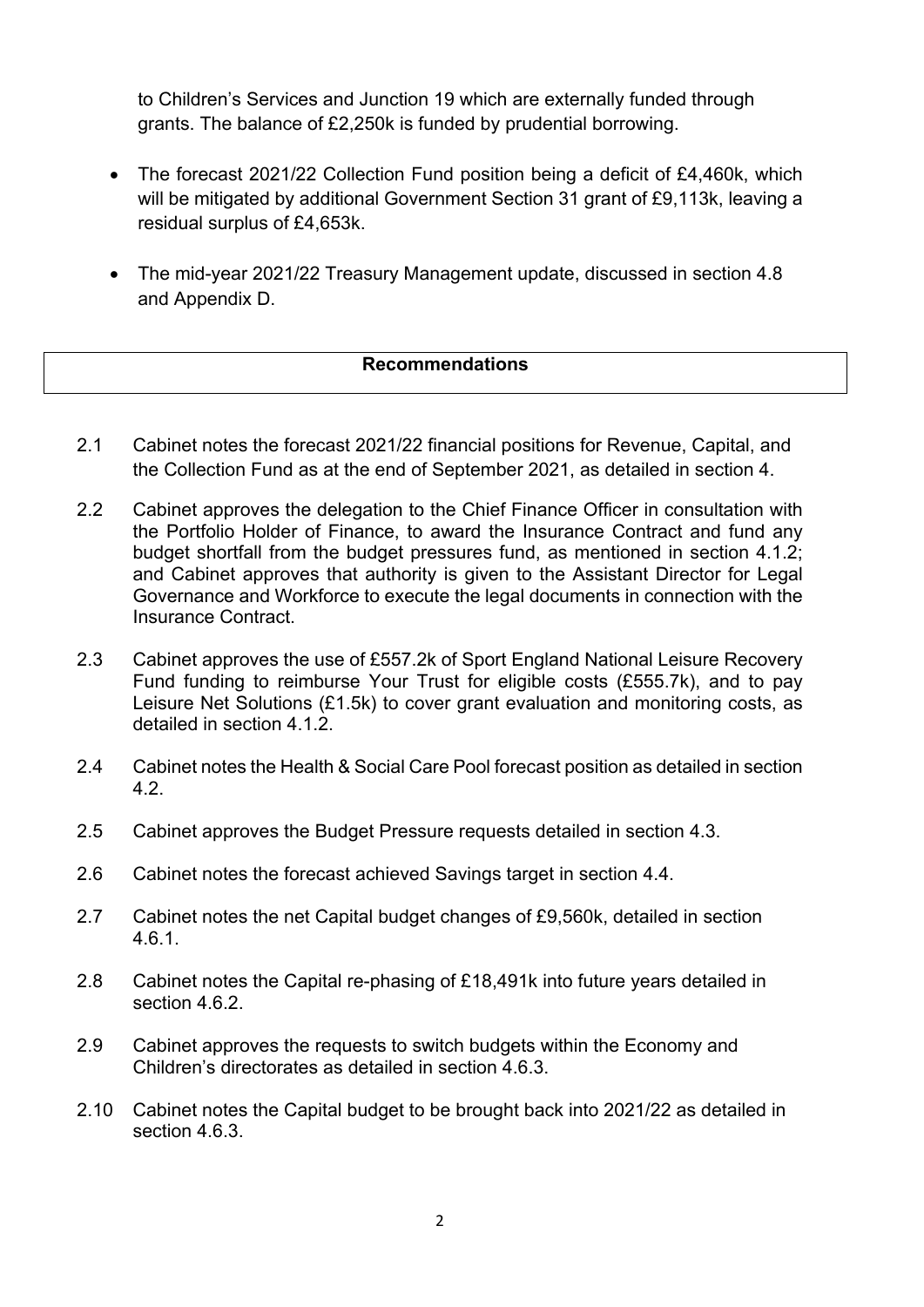2.11 Cabinet notes the mid-year 2021/22 Treasury Management update report contained in section 4.8.

#### **Reason for Recommendation**

3. Cabinet Members should be kept updated on the financial position of the authority, as effective budget management is critical to ensuring financial resources are spent in line with the budget and are targeted towards the Council's priorities.

This report focuses on the forecast 2021/22 financial position as at the end September 2021.

#### **Key Points for Consideration**

#### 4. **Revenue Budget 2021/22**

4.1 The budget set by Budget Council on 3rd March 2021 was £235,984k. Increases in the budget to quarter 2, 2021/22 are detailed in the following table:

| When   | <b>Reason for change</b>                                                                 | <b>Amount</b><br>(E'000) |
|--------|------------------------------------------------------------------------------------------|--------------------------|
| Mar-21 | Approved budget                                                                          | 235,984                  |
| Aug-21 | Increased Business Rates Top Up grant to reflect<br>final settlement                     | 157                      |
| Aug-21 | Increased Business Rates S31 grant to reflect<br>impact of Extended Retail Relief scheme | 9,025                    |
|        | <b>GRAND TOTAL</b>                                                                       | 245,166                  |

The Revenue Budget Table in 4.1.1 provides detail of budget allocations and the estimated 2021/22 financial position.

- 4.1.1 The forecast position as at the end of September 2021 is a General Fund breakeven position:
	- Non Covid-19 in-year forecast is a breakeven position.
	- The pressure attributable to Covid-19 of £13,843k is covered by government Covid funding, and use of £1,400k of reserves to support Your Trust as it recovers from the impact of the Covid-19 pandemic.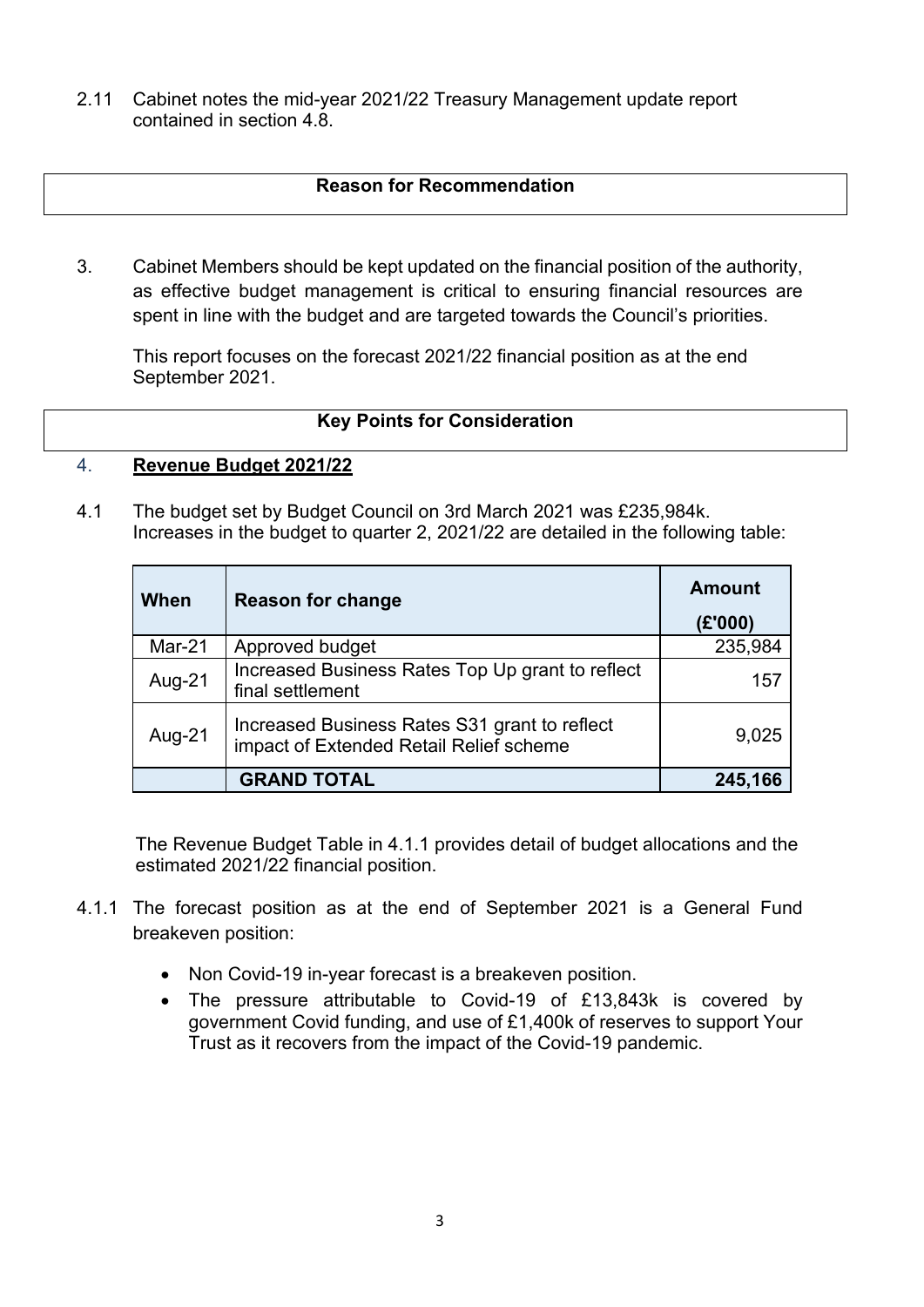The table below provides detail by Directorate:

| <b>Directorate/Detail</b>                          | <b>Current</b><br><b>Controllable</b><br><b>Net Budget</b> | <b>Forecast</b><br><b>Controllable</b><br><b>Outturn Q2</b> | <b>Forecast In-</b><br>Year Saving/<br>(Overspend) | <b>Previous</b><br>forecast -<br>Q1<br><b>Monitoring</b> | <b>Movement</b><br>since<br><b>August</b><br><b>Cabinet</b> |
|----------------------------------------------------|------------------------------------------------------------|-------------------------------------------------------------|----------------------------------------------------|----------------------------------------------------------|-------------------------------------------------------------|
|                                                    | £'000                                                      | £'000                                                       | £'000                                              | £'000                                                    | £'000                                                       |
| <b>Adult Care</b>                                  | 50,274                                                     | 50,274                                                      | 0                                                  | 0                                                        | $\mathbf 0$                                                 |
| Children's                                         | 47,194                                                     | 47,264                                                      | (70)                                               | (277)                                                    | 207                                                         |
| Economy                                            | 16,257                                                     | 16,780                                                      | (523)                                              | (437)                                                    | (86)                                                        |
| Neighbourhoods                                     | 52,142                                                     | 52,038                                                      | 104                                                | (69)                                                     | 173                                                         |
| <b>Public Health</b>                               | 19,143                                                     | 19,143                                                      | 0                                                  | $\mathbf{0}$                                             | 0                                                           |
| <b>Resources</b>                                   | 12,609                                                     | 12,339                                                      | 270                                                | 169                                                      | 101                                                         |
| <b>Total Services Spending</b>                     | 197,619                                                    | 197,838                                                     | (219)                                              | (614)                                                    | 395                                                         |
| Contribution from Integrated Pool<br><b>Budget</b> | 106,000                                                    | 106,000                                                     | 0                                                  | $\mathbf 0$                                              | 0                                                           |
| Contribution to Integrated Pool<br><b>Budget</b>   | (106,000)                                                  | (106,000)                                                   | 0                                                  | 0                                                        | 0                                                           |
| <b>Total Pooled Budgets</b>                        | 0                                                          | 0                                                           | $\bf{0}$                                           | $\bf{0}$                                                 | $\mathbf 0$                                                 |
| Finance Control - Corporate<br><b>Budgets</b>      | 21,360                                                     | 21,141                                                      | 219                                                | 614                                                      | (395)                                                       |
| <b>Finance Control Budget</b><br><b>Pressures</b>  | 1,298                                                      | 1,298                                                       | $\mathbf 0$                                        | $\mathbf 0$                                              | $\mathbf 0$                                                 |
| <b>Total Finance Control Spending</b>              | 22,658                                                     | 22,439                                                      | 219                                                | 614                                                      | (395)                                                       |
| <b>Net Expenditure</b>                             | 220,277                                                    | 220,277                                                     | 0                                                  | 0                                                        | 0                                                           |
| <b>Uncontrollable Budget Spend</b>                 | 24,889                                                     | 24,889                                                      | $\mathbf 0$                                        | $\mathbf 0$                                              | $\mathbf{0}$                                                |
| <b>Total Budget</b>                                | 245,166                                                    | 245,166                                                     | $\mathbf 0$                                        | $\mathbf 0$                                              | $\mathbf 0$                                                 |

The variations to controllable Revenue budget, by service, which are not related to Covid-19 are detailed below, and further detail may be found in Appendix A:

| <b>Service</b>    | <b>Narrative</b>                                                                                                                                                                                         | <b>Amount</b><br>£'000 |
|-------------------|----------------------------------------------------------------------------------------------------------------------------------------------------------------------------------------------------------|------------------------|
| <b>Adult Care</b> | The core service provision is expected to break even with a<br>pressure from commissioned placements being matched by in<br>year savings, mainly from staff turnover and one off funding<br>from Health. | 0                      |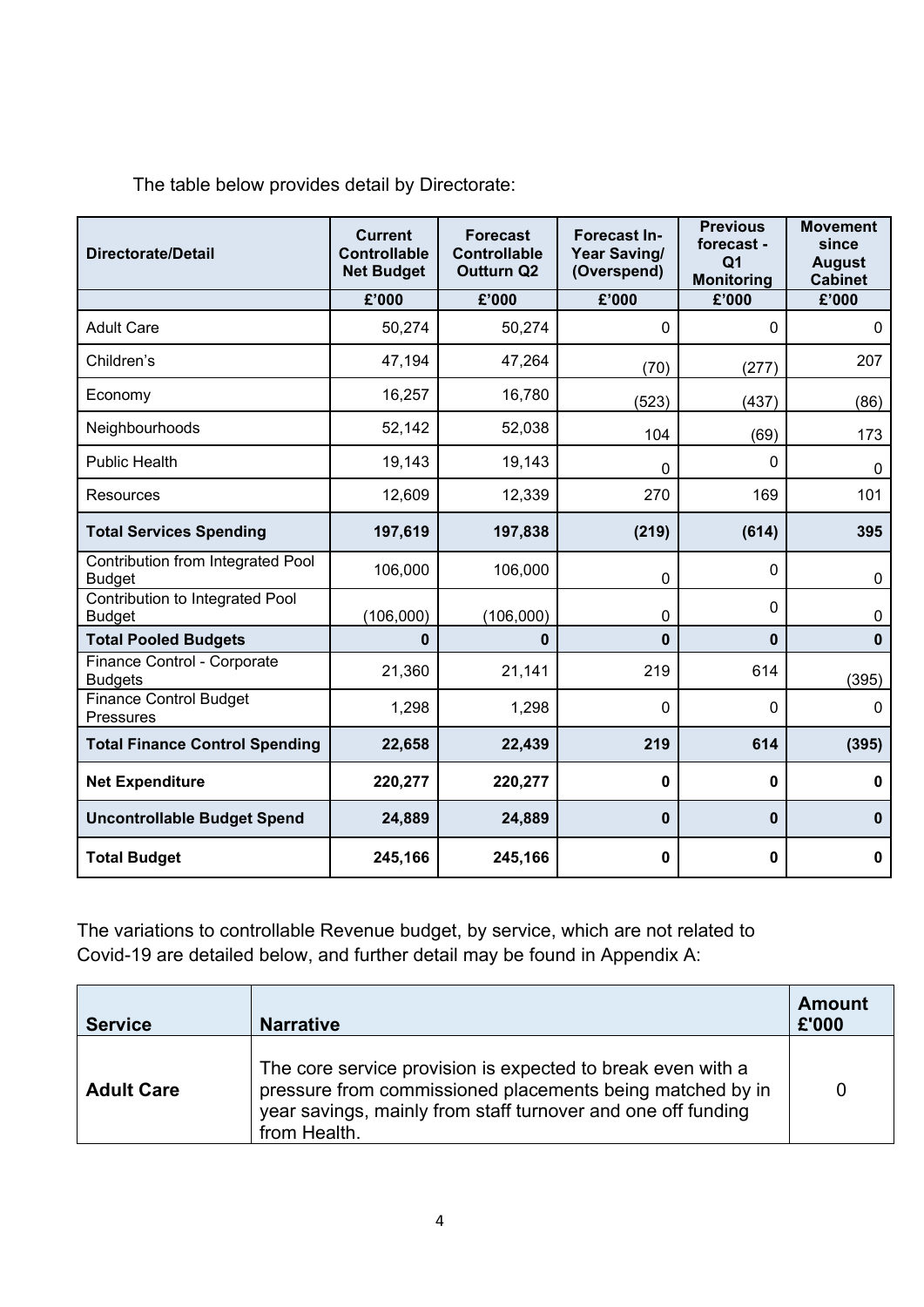| <b>Children's</b> | As at quarter 2 the overall position on the General Fund<br>element of the Children's budget is a forecast £70k pressure.<br>The overspend is a result of SEND transport (£500k pressure).<br>This is a statutory duty which cannot be funded by the<br>Dedicated Schools Grant (DSG). The pressure is partially<br>mitigated by reduced placements, staffing vacancies,<br>increased Schools support income, and use of the Early Years<br>block DSG reserve.<br>DSG - There is an overspend on the High Needs block DSG of<br>£1,437k, as the service is seeing a significant increase in<br>Education Health Care Plan applications, which is related to<br>the new academic year growth, as well as delayed applications<br>as a result of Covid-19.<br>In the High Needs Recovery Plan the projection for 2021/22<br>was a £1,500k deficit therefore the £1,400k is in line with<br>expectations. The cumulative deficit position of the High Needs<br>block DSG is £6,511k. There continues to be a pressure on<br>Special School places and the number of children in the<br>mainstream setting requiring additional SEN support. | (70)  |
|-------------------|------------------------------------------------------------------------------------------------------------------------------------------------------------------------------------------------------------------------------------------------------------------------------------------------------------------------------------------------------------------------------------------------------------------------------------------------------------------------------------------------------------------------------------------------------------------------------------------------------------------------------------------------------------------------------------------------------------------------------------------------------------------------------------------------------------------------------------------------------------------------------------------------------------------------------------------------------------------------------------------------------------------------------------------------------------------------------------------------------------------------------------------|-------|
| <b>Economy</b>    | The Economy Directorate is reporting a potential in-year<br>pressure of £523k. There is a pressure within the Property<br>Growth Fund due to the budgeted savings requirement being<br>based on forecast levels of investment to date; as potential<br>investments depend upon market forces and the availability of<br>suitable opportunities the Council's actual level of investment<br>to date is lower than initially anticipated and therefore the<br>savings requirement does not match operational activity.<br>Future years approved budgets have been realigned to take<br>into account current investment levels and so this is a non-<br>recurrent pressure. There is also a pressure in relation to a<br>commercial development due to higher than budgeted<br>voids/unlet units increasing landlord exposure to expenditure<br>liabilities on service charge and Business Rates.                                                                                                                                                                                                                                           | (523) |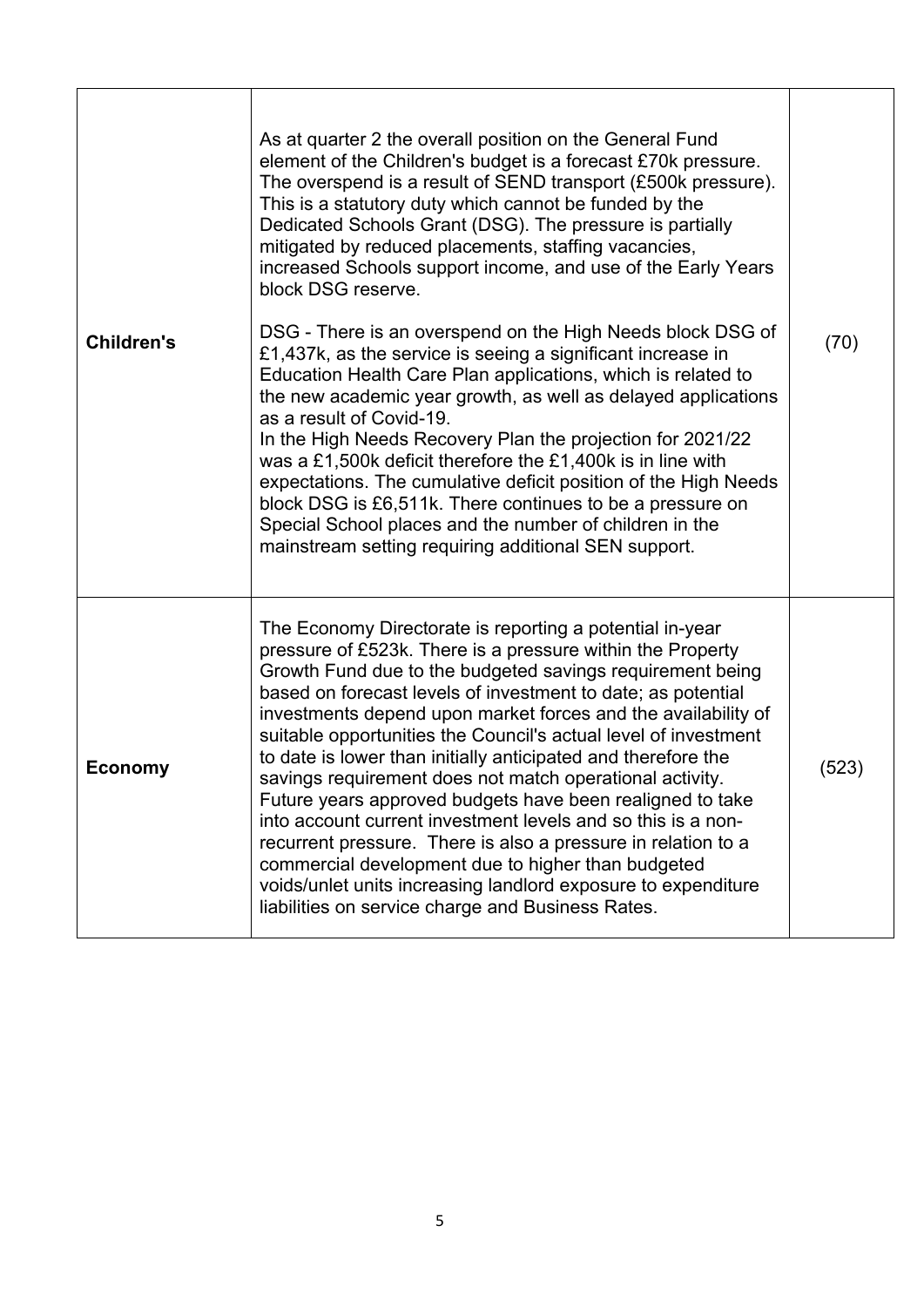| Neighbourhoods         | The Directorate is currently forecasting in-year savings of £272k,<br>mainly from the delayed filling of vacancies and additional<br>income. This is partially offset by non-Covid pressures totalling<br>£168k which relate to projected shortfalls on income generation.<br>Strategic Housing: - There is a pressure relating to the<br>Homelessness service area due to increased numbers of<br>service users, and accommodation costs that can only be<br>partially offset by government Housing Benefit subsidy. The<br>pressure is £1,270k. Budget provision of £840k has been made,<br>and further corporate funding of £430k has been earmarked to<br>address the remaining pressure.<br>To address the ongoing increasing pressure, a working group<br>has been established with officers from Housing, Finance and<br>Adults. The aims of the group are to understand the basis for<br>the increase in demand pressures, introduce short term<br>measures to address funding, including additional growth within<br>the 2022/23 budget estimates and Medium Term Financial<br>Strategy, and develop a strategy to improve the housing<br>provision and close the funding gap. | 104         |
|------------------------|-----------------------------------------------------------------------------------------------------------------------------------------------------------------------------------------------------------------------------------------------------------------------------------------------------------------------------------------------------------------------------------------------------------------------------------------------------------------------------------------------------------------------------------------------------------------------------------------------------------------------------------------------------------------------------------------------------------------------------------------------------------------------------------------------------------------------------------------------------------------------------------------------------------------------------------------------------------------------------------------------------------------------------------------------------------------------------------------------------------------------------------------------------------------------------------------|-------------|
| <b>Finance Control</b> | In-year saving relates to reduced borrowing costs (deferred<br>and lower rates) of £454k, partially offset by reduced interest<br>income of £303k due to the delay of a planned loan; and £68k<br>in year saving relating to other minor variations.                                                                                                                                                                                                                                                                                                                                                                                                                                                                                                                                                                                                                                                                                                                                                                                                                                                                                                                                    | 219         |
| <b>Resources</b>       | The Resources Directorate is reporting a forecast in-year<br>saving of £270k in relation to non-Covid activities. There are<br>employee savings from vacant posts across the directorate,<br>temporary arrangements and one off funding, and savings<br>within the Occupational Health Contract. However these are<br>partially offset by a pressure within the Legal Shared Service<br>with Manchester City Council due to a general increase in<br>Children's legal work, and pressures within Human Resources<br>in relation to software costs.                                                                                                                                                                                                                                                                                                                                                                                                                                                                                                                                                                                                                                      | 270         |
| <b>Total</b>           |                                                                                                                                                                                                                                                                                                                                                                                                                                                                                                                                                                                                                                                                                                                                                                                                                                                                                                                                                                                                                                                                                                                                                                                         | $\mathbf 0$ |

#### 4.1.2 Other issues

### **2022/23 Insurance tender**

Authority to commence the insurance tender process was agreed at August 2021 Cabinet. It is now recommended that Cabinet delegates authority to the Chief Finance Officer, in consultation with the Portfolio Holder for Finance, to approve the award of the tender and the completion of any necessary documentation once the procurement process is completed; and Cabinet gives authority to the Assistant Director for Legal Governance and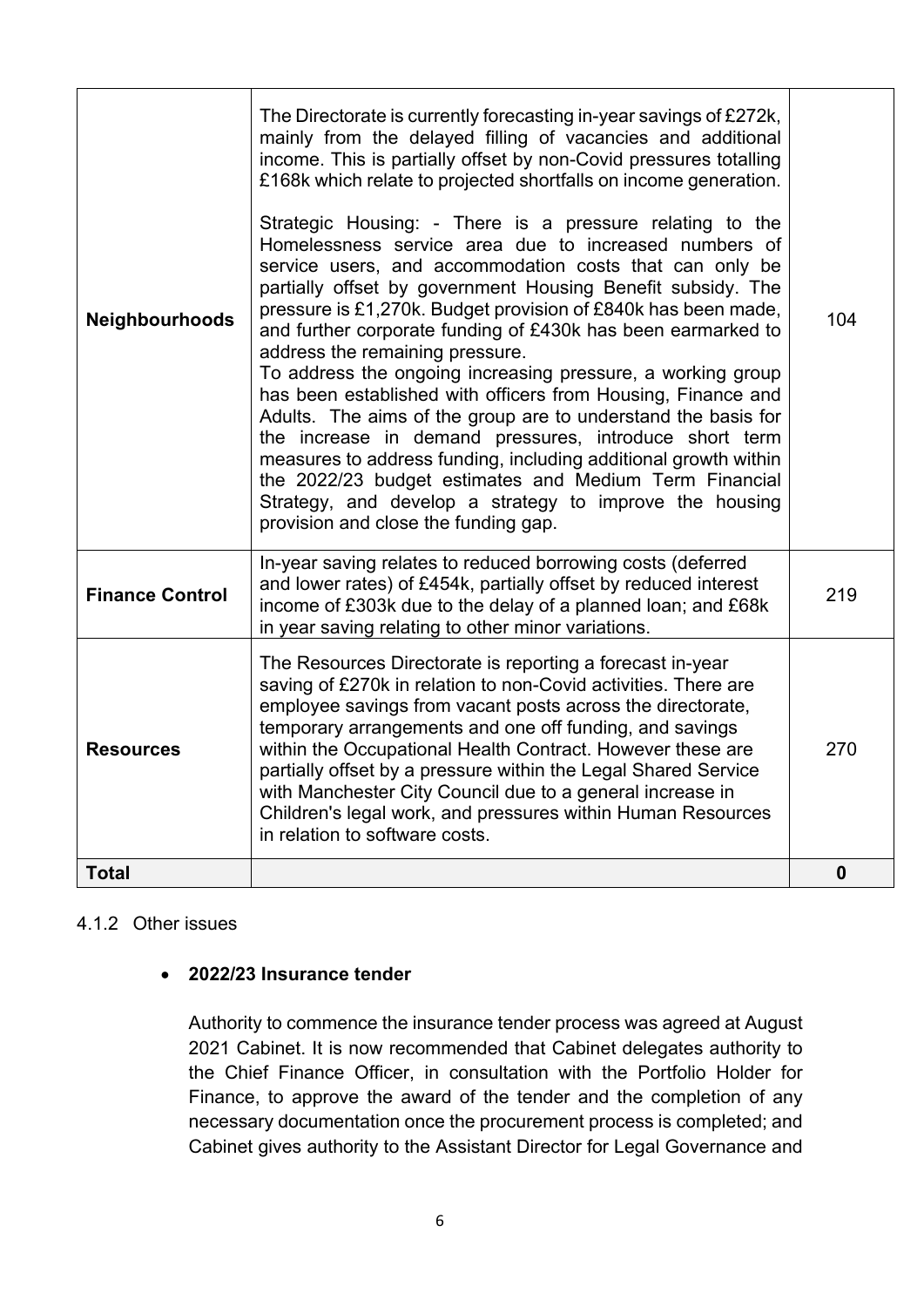Workforce to execute the legal documents in connection with the Insurance Contract.

In addition, delegate approval to Chief Finance Officer in consultation with the Portfolio Holder for Finance to allocate resources from budget pressures fund for any increased cost as a result of the procurement of the Insurance Contract.

# **Your Trust**

Public Health, as Client for Your Trust, has received £557.2k of funding from the Sport England National Leisure Recovery Fund (NLRF), of which

- $\circ$  £555.7k is payable to Your Trust to support the organisation as it recovers from the impact of the COVID-19 pandemic. The grant is to cover eligible costs that have been incurred.
- $\circ$  £1.5k is to be used to pay for evaluation and monitoring data for the NLRF which has been commissioned at a national level by Sport England.

Member approval is sought to authorise use of this funding, and to reimburse Your Trust for eligible costs that have been incurred, and to pay £1.5k to Leisure Net Solutions to cover grant evaluation and monitoring costs.

4.1.3 The variations to controllable Revenue budget, by service, due to Covid-19 are detailed below:

| <b>Expenditure</b>                             | £'000s |
|------------------------------------------------|--------|
| <b>Adult Social Care</b>                       | 3,629  |
| <b>Children's Social Care/Education</b>        | 3,843  |
| <b>Public Health &amp; Housing</b>             | 9,108  |
| <b>Cultural &amp; Related</b>                  | 1,688  |
| <b>Environmental &amp; Regulatory Services</b> | 202    |
| Finance & Corporate                            | 2,644  |
| Other services                                 | 1,384  |
| Total forecast expenditure pressure            | 22,498 |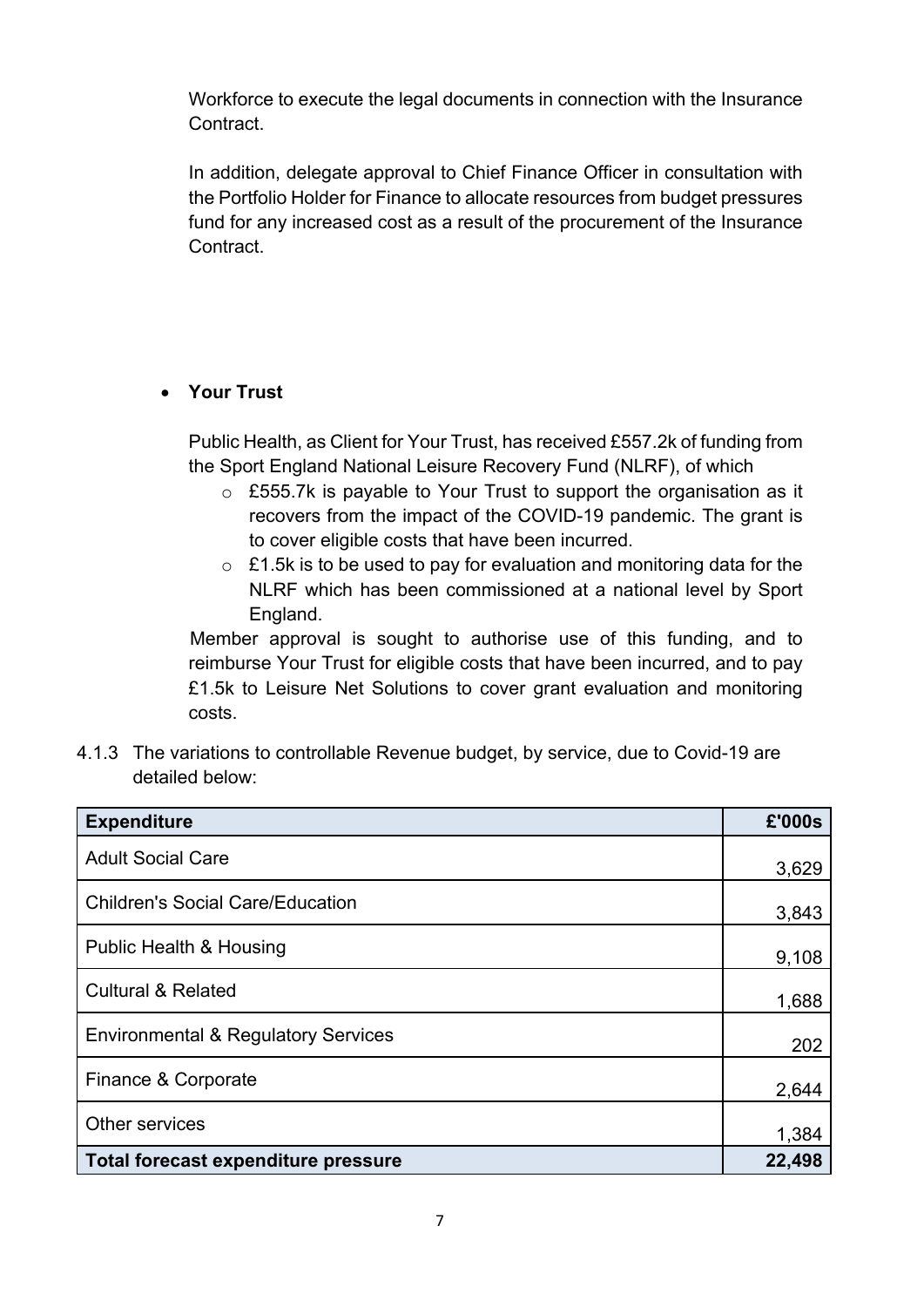| Less funding received for specific Covid-19 grants & CCG funding                                  | (16, 678) |
|---------------------------------------------------------------------------------------------------|-----------|
| Forecast net expenditure pressure                                                                 | 5,820     |
|                                                                                                   |           |
| <b>Income</b>                                                                                     | £'000s    |
| Sales, fees and charges                                                                           | 1,220     |
| <b>Commercial Income</b>                                                                          | 6,803     |
| <b>Forecast reduction in income</b>                                                               | 8,023     |
|                                                                                                   |           |
| <b>Total forecast pressure</b>                                                                    | 13,843    |
| Use of 2021/22 unringfenced Government Emergency Funding, and<br>Covid Reserve b/fwd from 2020/21 | (11, 843) |
| Forecast Government compensation re Sales, Fees & Charges Income,<br>and use of reserves          | (2,000)   |
| Forecast 2021/22 net Covid pressure                                                               |           |

Work is on-going to assess the financial impact and timeframe involved relating to Covid-19. The longer term implications are being considered to support the Council in its financial planning going forward.

As at 31st March 2021, £8,679k was held in an earmarked reserve to be used to offset the post 2020/21 impact of Covid 19, recognising that some of the forecast financial impact of the pandemic will not materialise until 2021/22 and future years. The reserve is to be used to offset demand led and economic pressures as the pressure materialises.

# 4.2 Health & Social Care Pool Budget

The risk share agreement for 2021/22 makes each partner responsible for their own pooled fund gap.

The forecast position as at June 2021 for the Health & Social Care Pooled Fund was presented to ICB on 21st September 2021, and showed a forecast over performance of £0.4m against the H&SC Pool Budget. A summary position is detailed below:

| <b>Health and Social Care Pooled Budget 2021/22</b> |                          |                            |                 |                  |  |  |
|-----------------------------------------------------|--------------------------|----------------------------|-----------------|------------------|--|--|
| June forecast<br>position                           | 2021/22<br><b>Budget</b> | 2021/22<br><b>Forecast</b> | <b>Variance</b> | <b>Narrative</b> |  |  |
|                                                     | £m                       | £m                         | £m              |                  |  |  |
| <b>Expenditure Budgets</b>                          |                          |                            |                 |                  |  |  |
| <b>Total Adult</b><br><b>Pooled Services</b>        |                          |                            |                 |                  |  |  |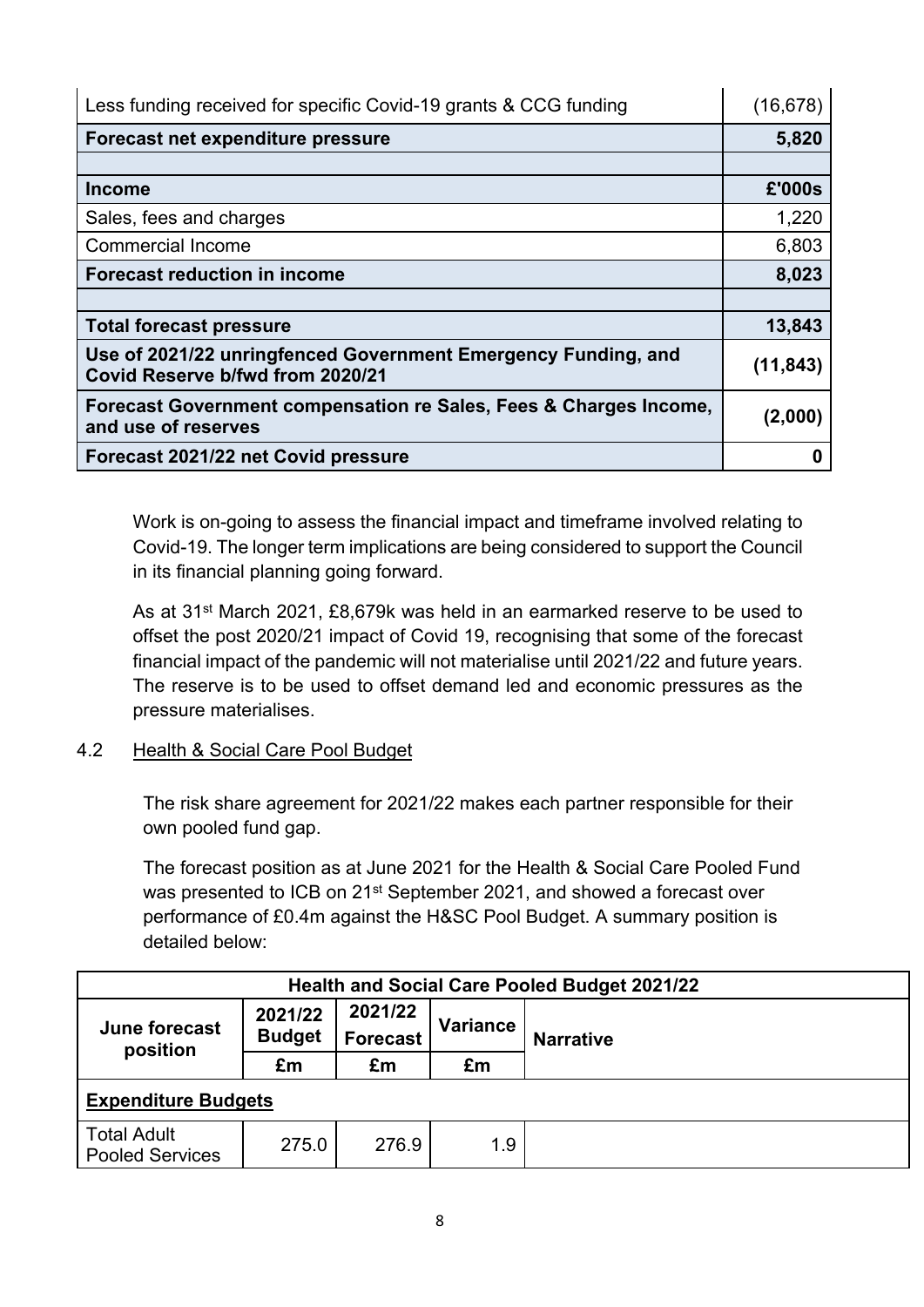| <b>Total Children's</b><br><b>Pooled Services</b>                      | 103.1   | 107.0   | 3.9   |                                                                                                                                                                       |
|------------------------------------------------------------------------|---------|---------|-------|-----------------------------------------------------------------------------------------------------------------------------------------------------------------------|
| <b>Total Health and</b><br><b>Social Care</b><br><b>Pooled Budgets</b> | 378.1   | 383.9   | 5.8   | The forecast variance of £5.8m represents:-<br>£5.4m of LA Covid pressures before<br>adjusting for Covid funding.<br>£0.4m over performance against health<br>budgets |
| Contribution<br>from Partners                                          |         |         |       |                                                                                                                                                                       |
| <b>CCG</b>                                                             | (272.8) | (273.1) | (0.3) | The CCG are contributing an additional<br>£0.3m above budget in relation to HDP<br>claims from the LA for April to June.                                              |
| LA                                                                     | (105.3) | (110.4) | (5.1) | The LA are contributing an additional £5.1m<br>from Government Emergency Covid funding<br>to fund the Covid pressures identified.                                     |
| <b>Total</b><br><b>Contributions</b>                                   | (378.1) | (383.5) | (5.4) |                                                                                                                                                                       |
| <b>Forecast</b><br><b>Position</b>                                     | 0.0     | 0.4     | 0.4   |                                                                                                                                                                       |

As at the end of June, the LA reported a nil variance against non-Covid budgets and a £5.4m Covid pressure (£3.9m against Children's Social Care and £1.5m against Adult Social Care). The Covid pressure is forecast to be funded from a combination of Covid related health funding (£0.3m) and Government emergency funding received by the LA (£5.1m) leaving no in-year pool Covid pressure.

During Quarter 2, there is a forecast over performance against pooled CCG budget of £0.4m which relates to Non-NHS Providers (£0.2m) and Adult database beds activity (£0.2m). It is anticipated that the over performance will be funded from national funding, but this will not be reflected in the Pool until the allocation is received. Once this allocation is received the Pool will show a breakeven position.

### 4.3 Budget Pressures

The Budget Pressure Fund for 2021/22 is £1,128k. The following table details requests received for the 2<sup>nd</sup> Quarter to 24<sup>th</sup> September 2021, and requests previously approved: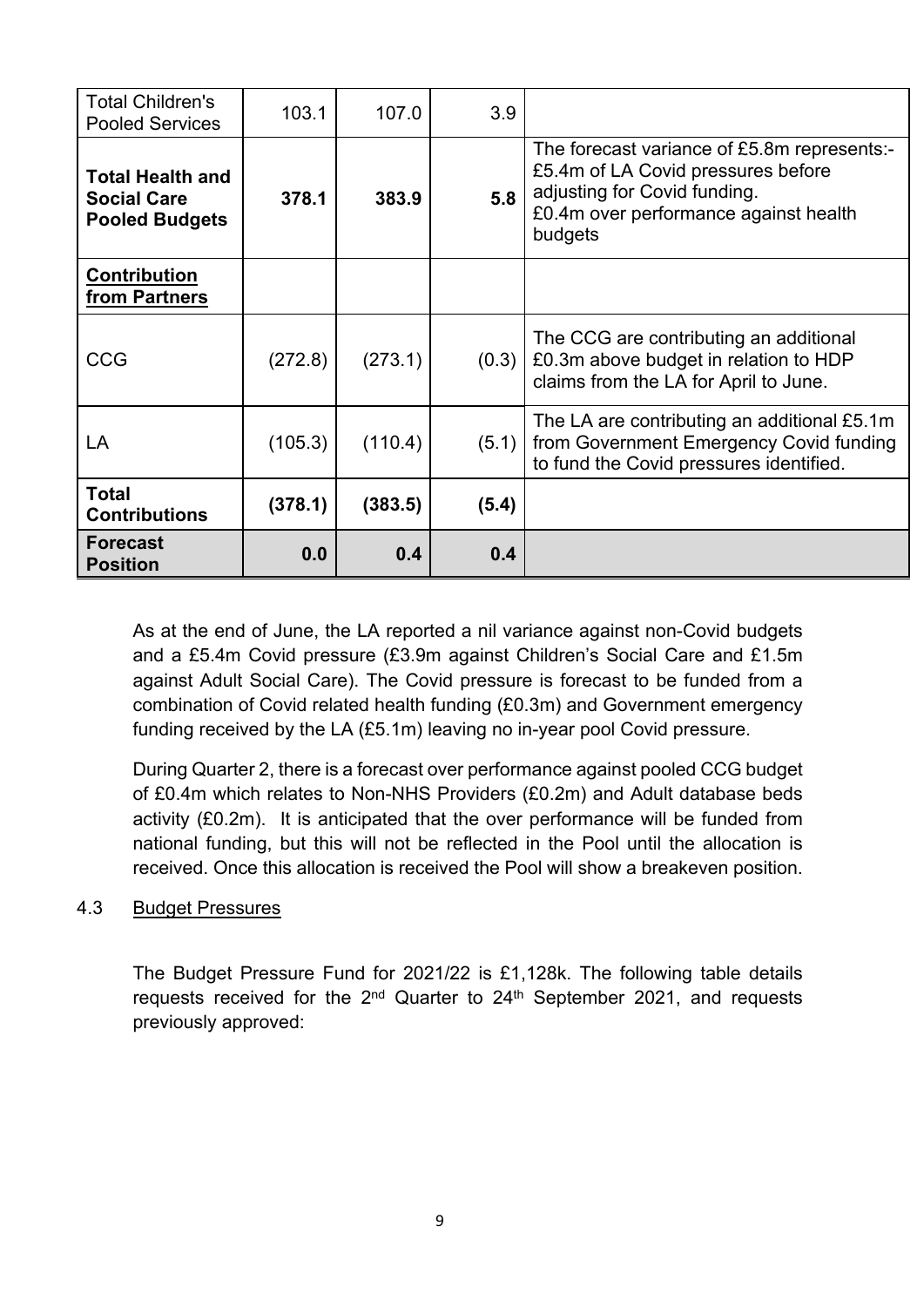| <b>Service</b>                                   | Ongoing<br>£000s | One off<br>£000's | <b>Total</b><br>£000s | <b>Narrative</b>                                                                                                                                         |
|--------------------------------------------------|------------------|-------------------|-----------------------|----------------------------------------------------------------------------------------------------------------------------------------------------------|
| <b>Balance from</b><br><b>Quarter 1, 2021/22</b> | 1,000.5          | 317.4             | 1,317.9               |                                                                                                                                                          |
| <b>Previously Approved</b><br>Allocations        |                  |                   |                       |                                                                                                                                                          |
| Children's                                       |                  | 24.9              |                       | Additional top-up funding has been<br>approved in the delegated report for<br>Food Vouchers to be provided to<br>families throughout the Summer<br>break |
| Neighbourhoods                                   |                  | 165               |                       | To mitigate the removal of 2021/22<br>bin charges as approved at August<br>2021 Cabinet                                                                  |
| <b>Revised Balance</b><br>2021/22                | 1,000.5          | 127.5             | 1,128.0               |                                                                                                                                                          |
| <b>Quarter 2 Allocation</b><br><b>Requests</b>   |                  |                   |                       |                                                                                                                                                          |
| Children's                                       | 44.5             |                   |                       | 2 posts - Social Worker, and Special<br><b>Educational Needs &amp; Disability</b><br>assessment worker                                                   |
| Economy                                          | 30.0             |                   |                       | Corporate Landlord - re increased<br>maintenance costs across Council<br>properties                                                                      |
| <b>Funding Remaining</b><br>2021/22              | 926.0            | 127.5             | 1,053.5               |                                                                                                                                                          |
| <b>Future Year</b><br><b>Allocations 2022/23</b> |                  |                   |                       |                                                                                                                                                          |
| Children's                                       | 44.5             |                   | 44.5                  | 2 posts - Social Worker, and Special<br><b>Educational Needs &amp; Disability</b><br>assessment worker - full year effect                                |

If the requests are approved the balance remaining for budget pressures in 2021/22 is £1,053.5k; £926k ongoing and £127.5k one off.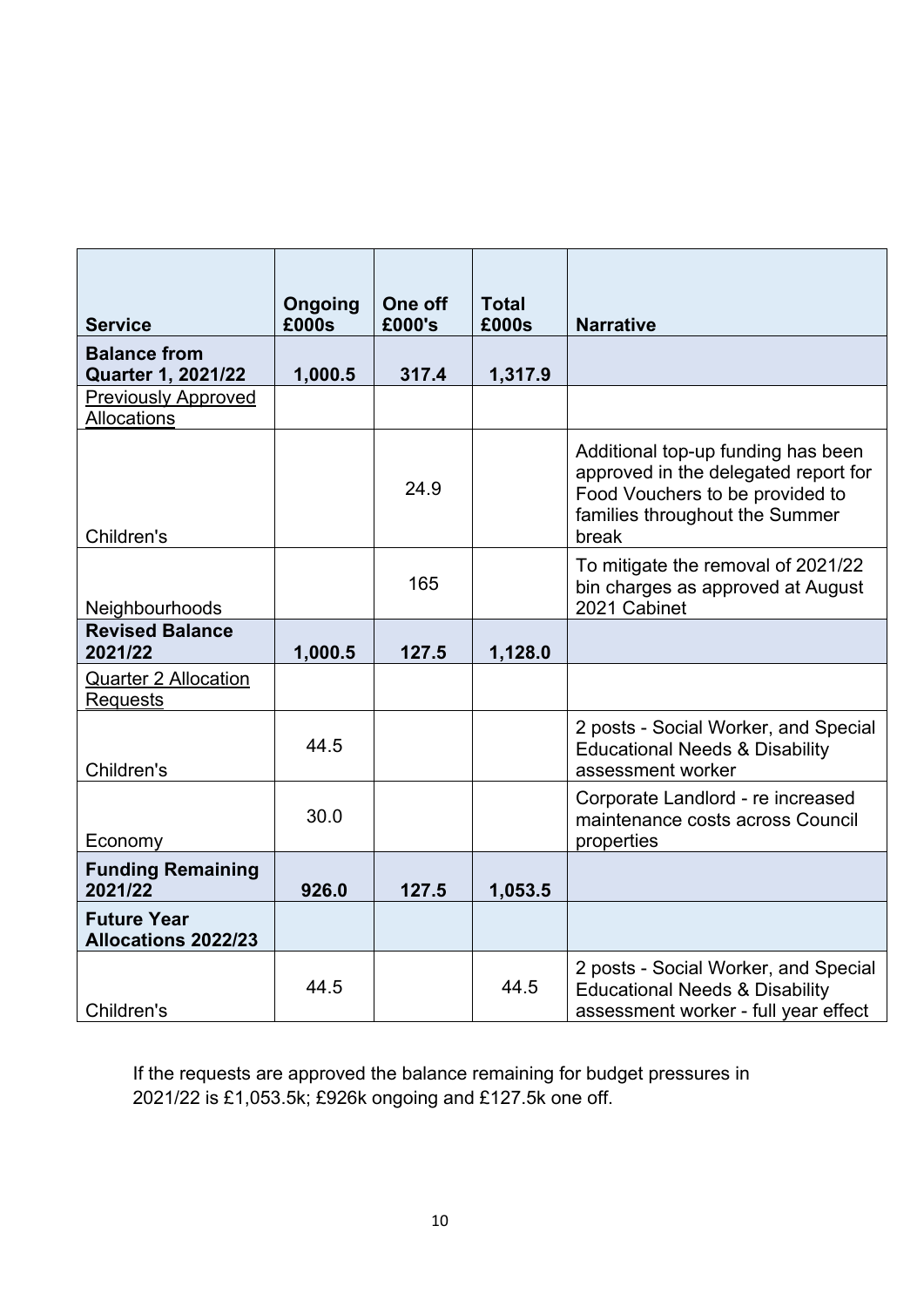#### 4.4 **Savings**

The overall savings target for Services for 2021/22 is £1,175k (£1,167k recurrent, and £8k one-off), as approved as part of the 2021/22 estimates process.

Within the final 2020/21 outturn report there were unachieved savings of £150k. These savings continue to be a pressure in 2021/22 and will be achieved through the use of Government grant or through mitigating actions within the Service in 2021/22.

The table below shows the savings for 2021/22, as agreed in the 2021/22 estimates process, which are all forecast to be achieved, on target or achieved through mitigating actions.

| <b>Service</b>    | <b>Nature of Saving</b>                                                                      | <b>Savings</b><br>Target -<br><b>Ongoing</b> | <b>Savings</b><br>Target -<br><b>One Off</b> | <b>Total</b><br><b>Balance</b><br>to |
|-------------------|----------------------------------------------------------------------------------------------|----------------------------------------------|----------------------------------------------|--------------------------------------|
|                   |                                                                                              |                                              |                                              | <b>Address</b>                       |
|                   |                                                                                              | £'000                                        | £'000                                        | £'000                                |
| <b>Adult Care</b> | Staffing reduction in Adult Social Care in areas<br>not covered by other savings proposals   | 40                                           |                                              |                                      |
| <b>Adult Care</b> | Changes to Adult Care charging policy                                                        | 80                                           |                                              |                                      |
| <b>Adult Care</b> | <b>Staffing realignment Prevention / Recovery</b><br>and Reablement Teams*                   | 119                                          |                                              |                                      |
| Economy           | Increased Planning Income from Pre<br>Application Charges/Planning Performance<br>Agreements | 30                                           |                                              |                                      |
| Economy           | Project Manager Capitalisation (NB)                                                          | 20                                           |                                              |                                      |
| Economy           | Re-letting for health and social care                                                        |                                              | 8                                            |                                      |
| Economy           | Admin support review                                                                         | 10                                           |                                              |                                      |
| <b>Resources</b>  | Treasury management review                                                                   | 300                                          |                                              |                                      |
| <b>Resources</b>  | Insurance reserve review                                                                     | 300                                          |                                              |                                      |
| <b>Resources</b>  | <b>Revenues and Benefits Service Review</b>                                                  | 50                                           |                                              |                                      |
| <b>Resources</b>  | Artificial Intelligence - Revenues and Benefits                                              | 30                                           |                                              |                                      |
| Corporate         | Leadership and Senior Management Review                                                      | 188                                          |                                              |                                      |
|                   | <b>Total Savings and Balance to Address</b>                                                  | 1,167                                        | 8                                            |                                      |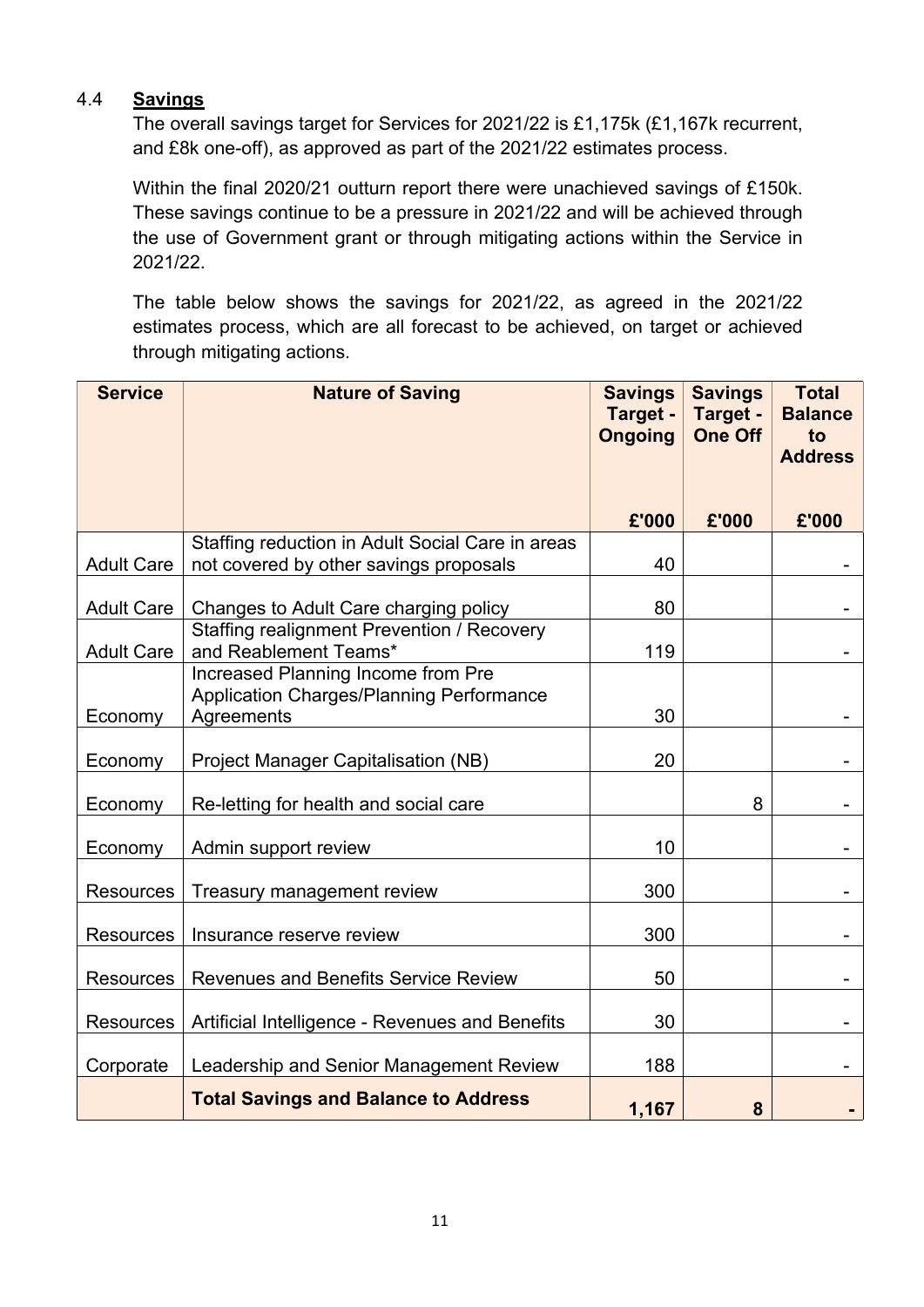## 4.5 **Transformation Fund**

The following schemes have been allocated Transformation funding for 2021/22. A brief description of funding allocated is listed below:

## **Economy**

Strategic Planning Core Budget - The transformation funding of £106k has been used to supplement the core budget for the Strategic Planning team. This has allowed the team to continue to focus on work to support the Greater Manchester Spatial Framework which is an integral part of the growth plans for Rochdale and the Covid-19 recovery plan.

One Public Estate (OPE) - Integration Manager & Support Officer: - Funding provided of £67k for additional staff to enable participation in partnership working around the OPE programme. The benefits of which include: asset rationalisation across the public estate, rental income, capital receipts and access to sources of funding.

Planning Services – Funding of £47k in 2021/22 to part fund 6 additional posts in Planning. The funding is to support the service through the next 3 years as they maximise opportunities around digital innovation, embed performance reporting and measures and focus on generating new fee income through business development and commercial behaviours. The 6 posts are funded through additional fee income (£233k), Budget Pressures funding (£325k agreed at August Cabinet in the Q1 Finance Update) and Transformation funding (£280k agreed at 14<sup>th</sup> July Transformation Board)

### **Resources**

Council property title and marketing project funding of £19k (Creation of 2 Full Time Equivalent (FTE) Posts for 24 months (year 1):- Council property title and marketing project (Creation of 2 FTE Posts for 24 months (year 2):- Having a dedicated resource has enabled matters to be completed much quicker which has resulted in increased capital receipts and associated legal fees.

Stepping up approach to transformation: - Funding of £45k (2021/22) for a 2 year Transformation & Reform Lead Role. Whilst currently vacant, the role is expected to be advertised in the near future and therefore the remaining budget is expected to be spent.

Artificial Intelligence Project: - Funding of £61k (2021/22) for Two Proof of Concept projects which are currently being undertaken within Revenues & Benefits. The projects are expected to utilise the full budget funding made available through the Transformation Fund.

Artificial Intelligence Project: - Additional funding of £39k (2021/22), and £131k in future years, to fund a Business analyst post for 2 years, and training costs.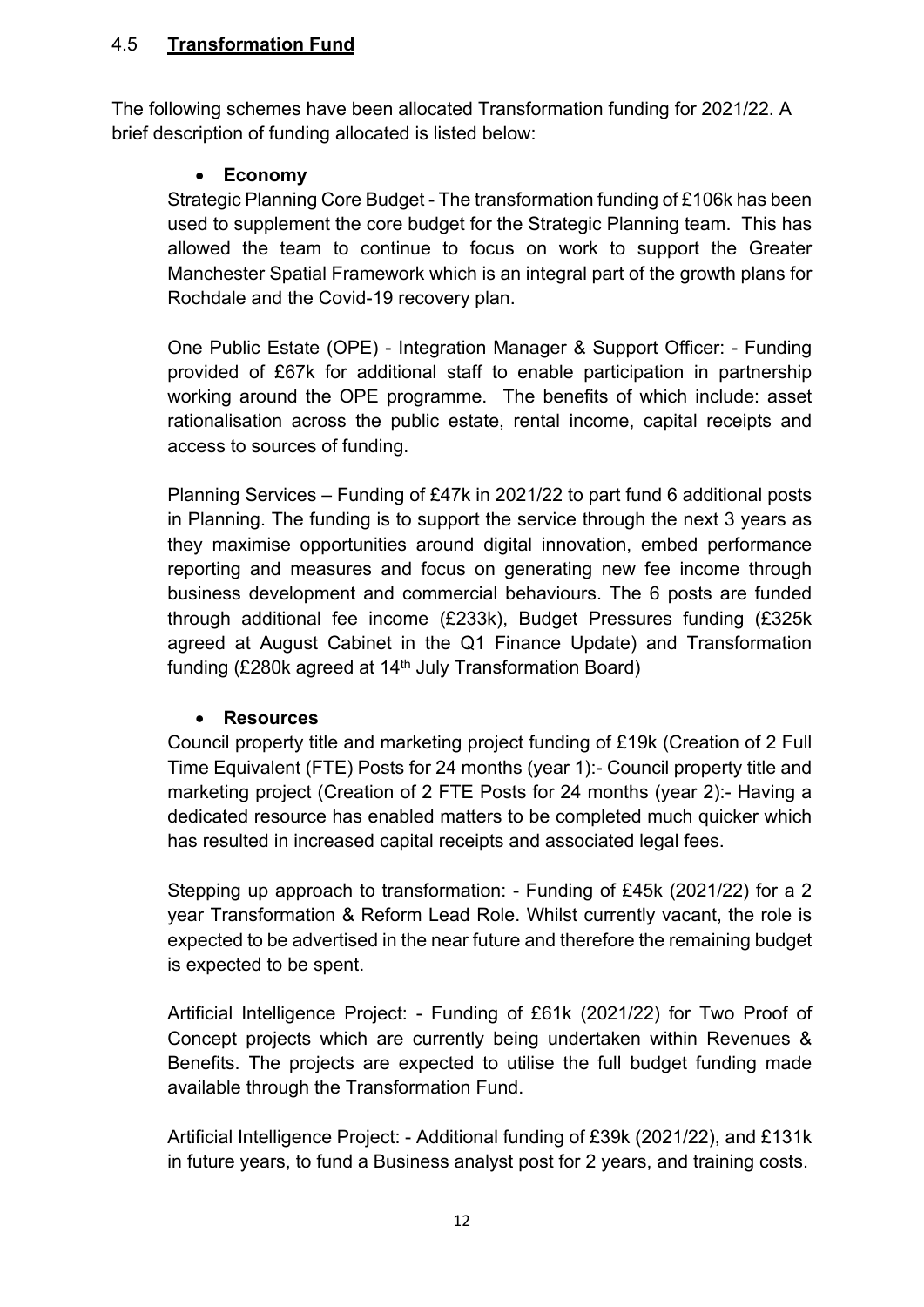### 4.6 **Capital Budget 2021/22**

The forecast position for the 2021/22 Capital Budget is £97,897k, with spend to date of £20,834k (18% of budget). The table below shows a summary of the budget movements to the end of September 2021:

|                                                             | 2021/22   | 2022/23 | 2023/24 |
|-------------------------------------------------------------|-----------|---------|---------|
|                                                             | £'000s    | £'000s  | £'000s  |
| <b>BUDGET AS AT END OF JUNE 2021</b>                        | 107,328   | 103,745 | 64,115  |
| <b>Capital Budget Changes</b>                               | 9,560     |         |         |
| Quarter 1 Highways Maintenance scheme<br>rephase to 2022/23 | (500)     | 500     |         |
| Rephasing requested Quarter 2                               | (18, 491) | 18,491  |         |
| <b>BUDGET AS AT END OF SEPTEMBER 2021</b>                   | 97,897    | 122,736 | 64,115  |

## 4.6.1 Capital Budget Changes

Details of the increases to capital budgets are shown in the table below:

| <b>Service</b> | <b>Narrative</b>                                                                                      | <b>Funding Method</b>   | <b>Capital</b><br><b>Budget</b><br><b>Increases</b><br>(Reductions)<br>£000's |
|----------------|-------------------------------------------------------------------------------------------------------|-------------------------|-------------------------------------------------------------------------------|
| Adults         | <b>Additional DFG Grant Allocation</b><br>for 21/22                                                   | <b>External Funding</b> | 355                                                                           |
| Children's     | <b>Budget realignment with Capital</b><br><b>Grants Unapplied</b>                                     | <b>External Funding</b> | (24)                                                                          |
| Children's     | Budget realignment to match<br>grant allocations received in the<br><b>School Condition Programme</b> | <b>External Funding</b> | (240)                                                                         |
| Children's     | Land Receipt for former<br><b>Balderstone High School Site</b>                                        | <b>Capital Receipts</b> | 1,268                                                                         |
| Children's     | <b>High Needs Provision Capital</b><br>Allocations                                                    | <b>External Funding</b> | 1,157                                                                         |
| Economy        | <b>Create Future High Streets Fund</b><br>grant budget 1 <sup>st</sup> Tranche                        | <b>External Funding</b> | 4,108                                                                         |
| Economy        | <b>Create remaining Brownfield</b><br>Land grant budget                                               | <b>External Funding</b> | 1,204                                                                         |
| Economy        | <b>Create Town Hall Delivery Grant</b><br>budget                                                      | <b>External Funding</b> | 81                                                                            |
| Economy        | Create Roch Flood Innovation -<br>EA grant budget                                                     | <b>External Funding</b> | 279                                                                           |
| Neighbourhoods | Agilisys contribution to N1R<br>works                                                                 | <b>RCCO</b>             | 15                                                                            |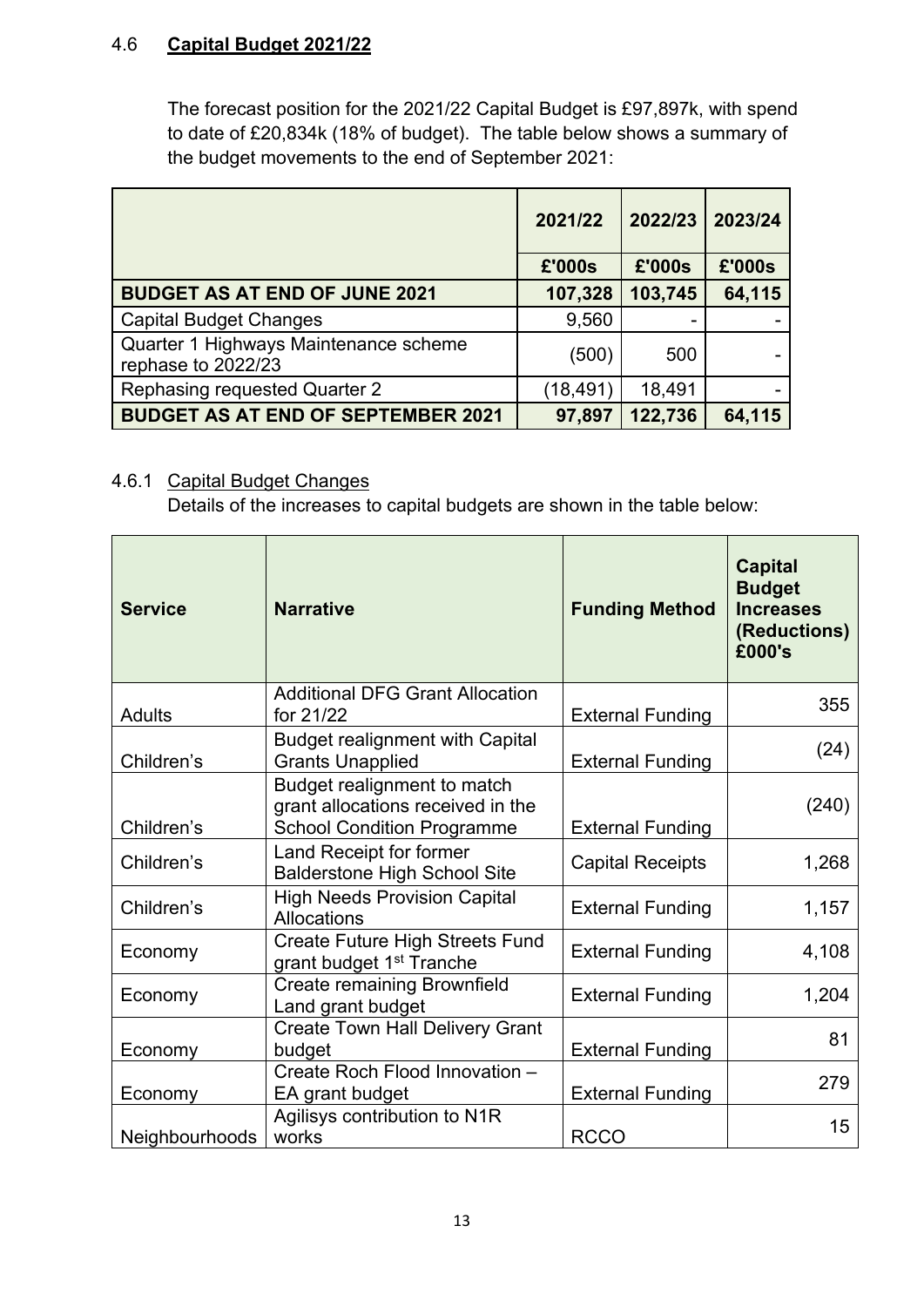| <b>Service</b>         | <b>Narrative</b>                                                                       | <b>Funding Method</b> | <b>Capital</b><br><b>Budget</b><br><b>Increases</b><br>(Reductions)<br>£000's |
|------------------------|----------------------------------------------------------------------------------------|-----------------------|-------------------------------------------------------------------------------|
| Property &<br>Highways | Allocate the Local Transport Plan<br>funding to various Property &<br>Highways schemes | Government<br>Grants  | 1,357                                                                         |
|                        | <b>Total Capital Budget Changes</b>                                                    |                       | 9,560                                                                         |

4.6.2 Capital Re-phasing requests to the end of September 2021, which have been approved by the Chief Finance Officer, are shown in Appendix B (2).

The estimated revenue savings to be achieved through the rephasing of schemes above funded via prudential borrowing have been accounted for in the quarter 2 Revenue monitoring, and will be included in the 2022/23 Estimates process.

| <b>Service</b> | <b>Scheme</b>                                                                            | <b>Budget</b><br><b>Switches</b><br>£000s |
|----------------|------------------------------------------------------------------------------------------|-------------------------------------------|
| Economy        | Request to switch Property Growth Fund - £3,687k<br>to Upperbanks                        | 3,687                                     |
| Economy        | Request to switch - £3,687k to Upperbanks from<br><b>Property Growth Fund</b>            | (3,687)                                   |
| Children's     | Schools Capital Condition Programme – request to<br>switch £304k from New Place Planning | 304                                       |
| Children's     | New Place Planning $-$ request to switch £304k to<br>schools Capital Condition Programme | (304)                                     |
|                | <b>TOTAL</b>                                                                             |                                           |

4.6.3 The following budget switches are requested to fund expenditure:

As part of Quarter 1, 2021/22, a switch of £500k into 2022/23 from the Investment Fund to the Highways Maintenance in-house service was approved. At Quarter 2, 2021/22 there has been a request for £200k of the rephased budget to be brought back into 2021/22 to fund expenditure relating to the purchase of conference equipment at Number 1 Riverside. Approval has been given using the delegated authority of the Chief Finance Officer, Leader and Portfolio Holder.

### 4.6.4 Capital Receipts

Capital receipts are received on the sale of various assets including land, buildings and vehicles. The forecast movements in the Capital Receipts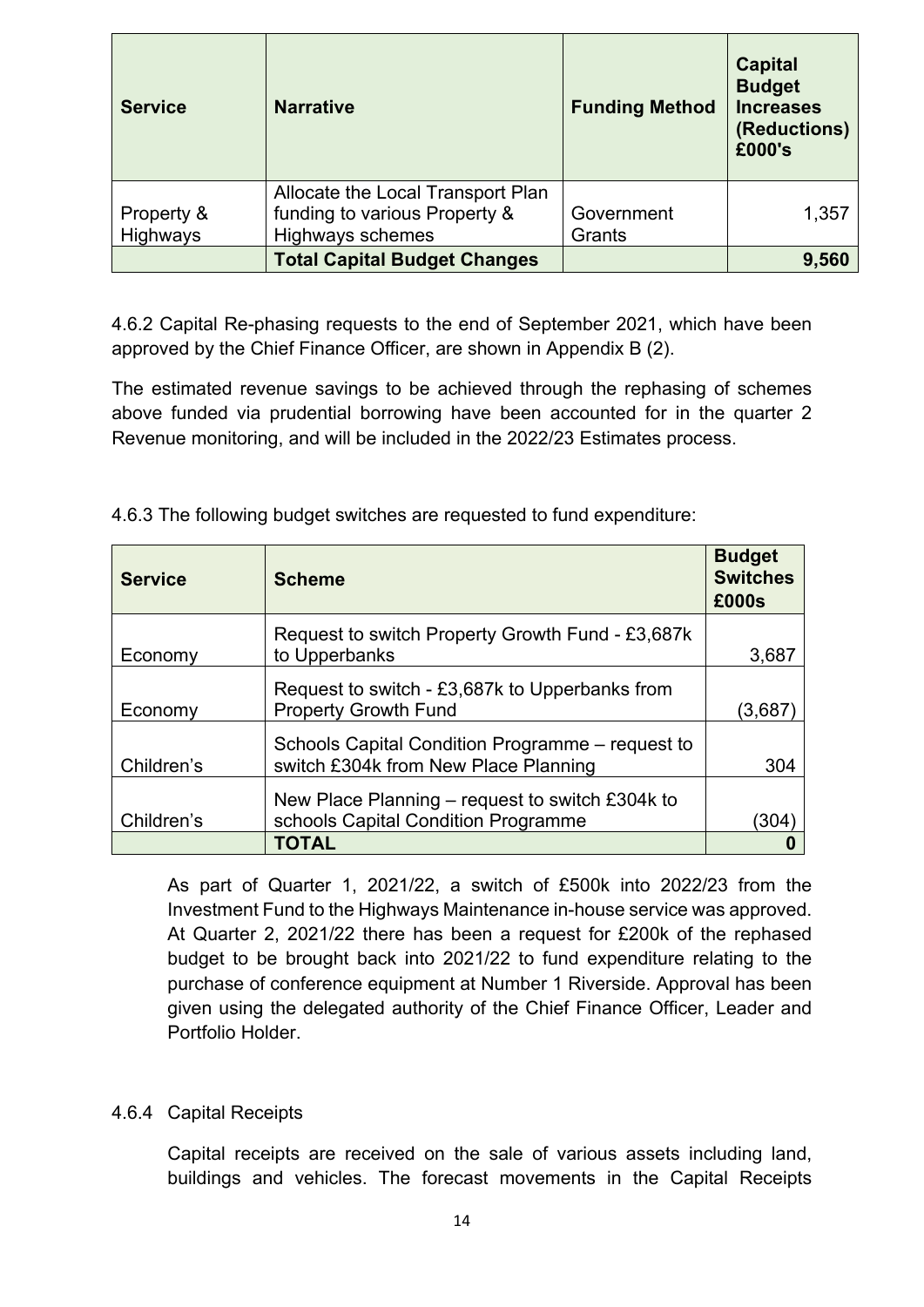Reserve during 2021/22, and provisionally for 2022/23 to 2024/25 are included in the table below.

|                                                                                                                                   | 2021/22 | 2022/23 | 2023/24 | 2024/25 |
|-----------------------------------------------------------------------------------------------------------------------------------|---------|---------|---------|---------|
| <b>Description</b>                                                                                                                | £000s   | £000s   | £000s   | £000s   |
| Capital Receipts balance as at 1st April 2021                                                                                     | 10,867  | 2,338   | 2,347   | 2,847   |
| Use of Capital Receipts to fund 2021/22<br>Capital Programme, including prior year<br>schemes rephased into 2021/22               | (4,393) |         |         |         |
| Use of Capital Receipts to fund provisional<br>2022/23 and 2023/24 Capital Programmes,<br>and 2021/22 rephasing into future years |         | (3,980) |         |         |
| Earmarked use of receipts to fund other future<br>commitments                                                                     | (2,855) | (852)   |         |         |
| <b>Forecast Capital Receipts income</b>                                                                                           | 3,713   | 1,741   | 500     | 400     |
| <b>Forecast uncommitted Capital Receipts</b><br>balance as at 31st March 2022                                                     | 7,331   | 4,240   | 4,740   | 5,140   |

The forecast uncommitted Capital Receipts Reserve balance as at the end of 2024/25 is £5,140k.

## 4.7 **Collection Fund**

- 4.7.1 The forecast Collection Fund outturn position for 2021/22 is a deficit of £4,460k, comprising:
	- £6,625k deficit relating to Business Rates. However Section 31 grant of £9,113k is forecast to be received to offset Extended Retail Relief discount given; this will leave a forecast net residual surplus of £2,488k.
	- £2,165k surplus relating to Council Tax.

The recovery of the Collection Fund from the impact of the pandemic is uncertain; it continues to be affected by the impact of Covid-19 and Government initiatives on businesses and Council Tax payers.

4.7.2 Table 1 shows the forecast 2021/22 Collection Fund position, and the allocation between precepting authorities.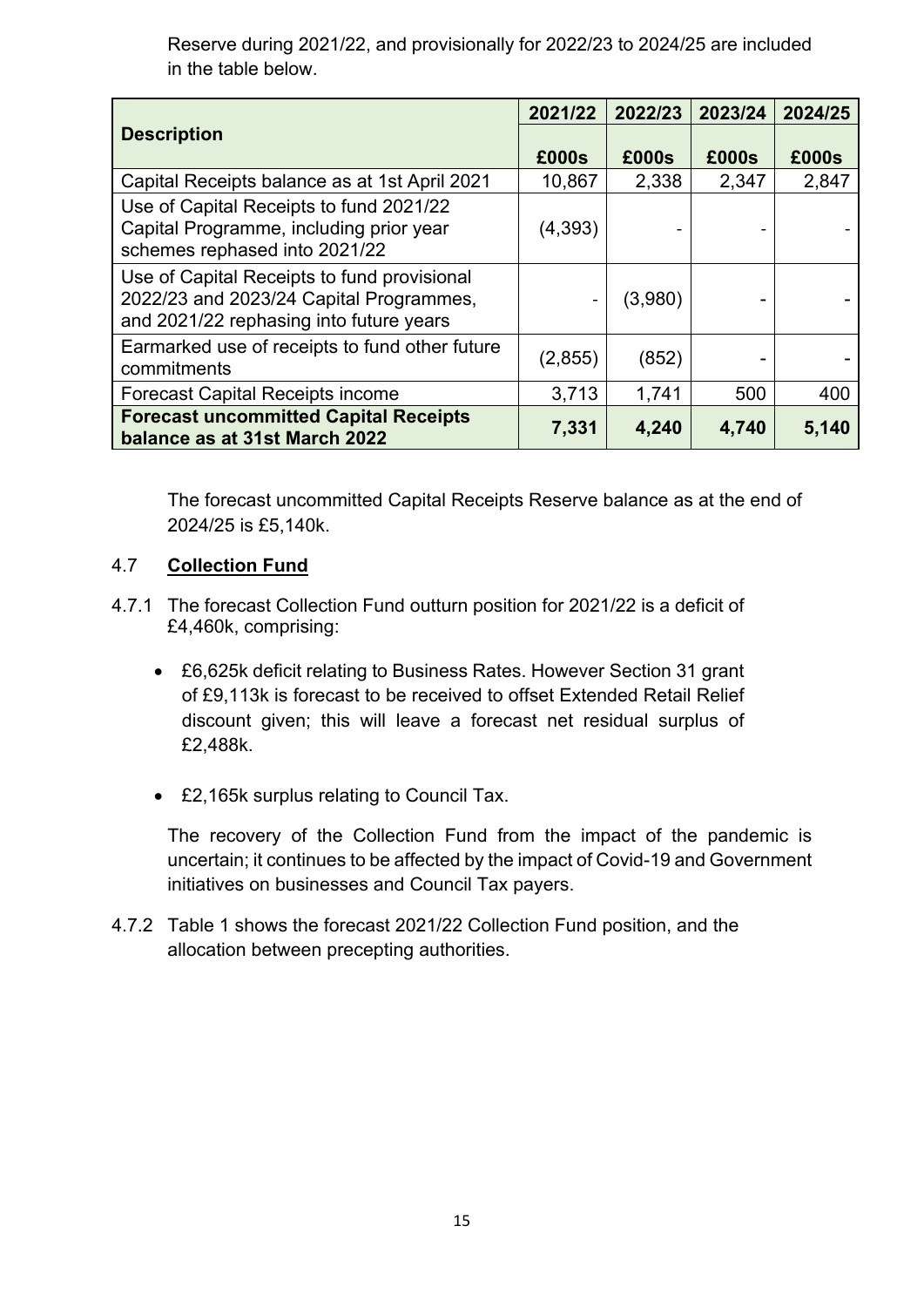|                                                        | <b>Business</b><br><b>Rates</b> | Council<br>Tax | <b>Total</b> |
|--------------------------------------------------------|---------------------------------|----------------|--------------|
|                                                        | £'000                           | £'000          | £'000        |
| Forecast 2021/22 Collection Fund (surplus)/<br>deficit | 6,625                           | (2, 165)       | 4,460        |
| Preceptors' share of forecast 2021/22 outturn          |                                 |                |              |
| Rochdale BC                                            | 6,559                           | (1,836)        | 4,723        |
| <b>GMCA Mayoral Police &amp; Crime Commissioner</b>    |                                 | (232)          | (232)        |
| <b>GMCA Mayoral General (including Fire Services)</b>  | 66                              | (97)           | (31)         |
| Forecast Outturn (surplus)/ deficit                    | 6,625                           | (2, 165)       | 4,460        |
| S31 income - Extended Retail Relief                    | 9,113                           |                | 9,113        |
| <b>Forecast net surplus</b>                            | (2, 488)                        | (2, 165)       | (4,653)      |

## **Table 1 – 2021/22 Collection Fund forecast outturn**

The Council's share of the forecast Collection Fund deficit is £4,723k, which will be wholly offset by Government Section 31 grant funding of £9,022k, leaving a net surplus position of £4,299k. This surplus position is a positive position for the first half of the year, and will be subject to on-going review for the remainder of the financial year.

The following table provides the explanation of variances relating to Business Rates:

| <b>Explanation of variance</b>                                                                                                                                                                                                                                                                                                                                                                                                | Variation to<br>budget, £'000 |
|-------------------------------------------------------------------------------------------------------------------------------------------------------------------------------------------------------------------------------------------------------------------------------------------------------------------------------------------------------------------------------------------------------------------------------|-------------------------------|
| Forecast decreased net Business Rates income mainly due to the government decision to<br>give Extended Retail Relief for 2021/22, linked to the Covid19 pandemic; Section 31 grant<br>to offset the discount given is received in the Council's General Fund. Empty Property<br>discount is forecast to be £500k less than budget as the impact of the pandemic on<br>business properties is currently less than anticipated. | 9,068                         |
| Actual deficit brought forward from 2020/21 is £2,443k lower than had been forecast as part<br>of the 2021/22 Budget process.                                                                                                                                                                                                                                                                                                 | (2.443                        |
| Forecast 2021/22 Outturn variance                                                                                                                                                                                                                                                                                                                                                                                             | 6,625                         |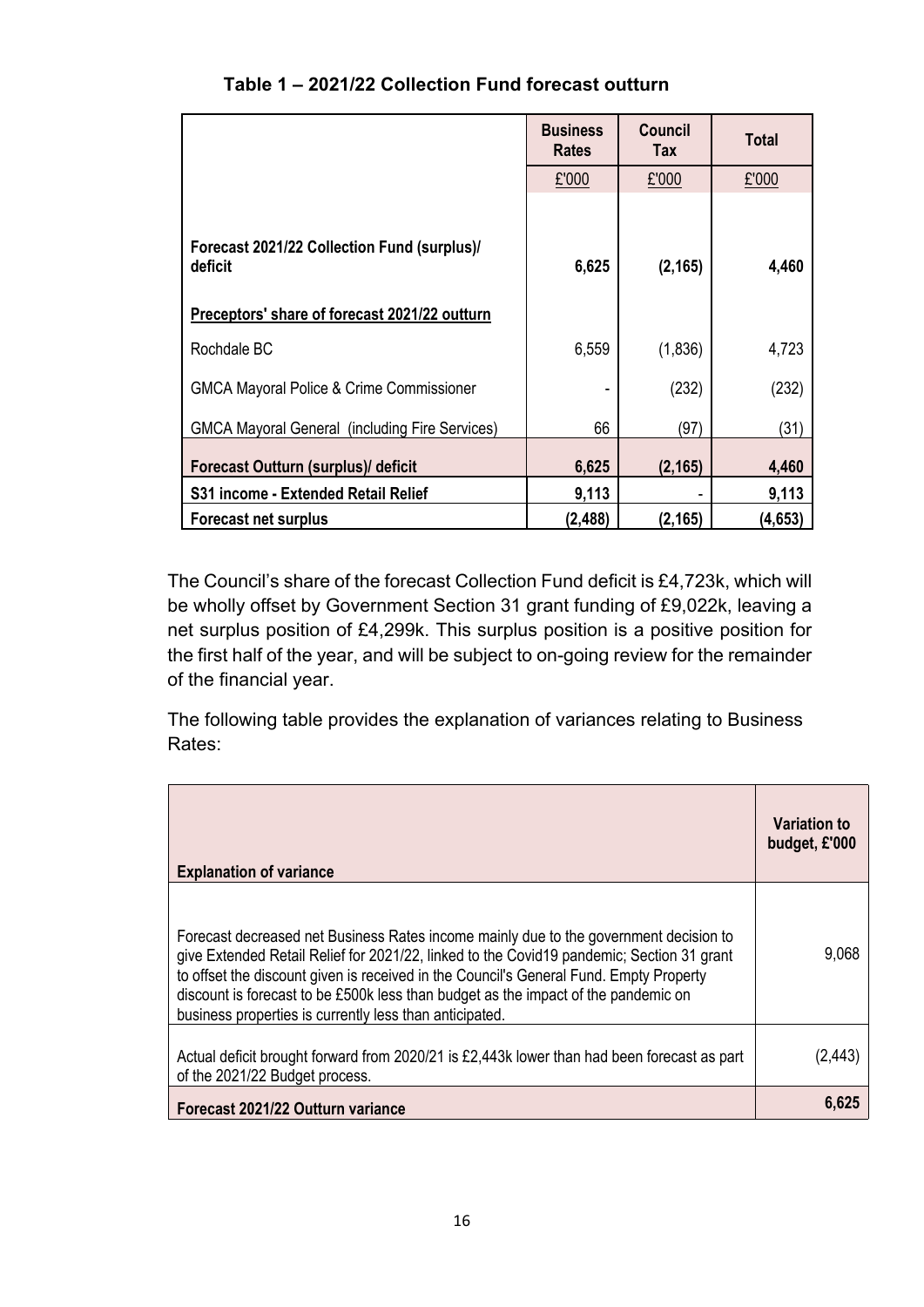The following table provides an explanation of variances relating to Council Tax:

| <b>Explanation of variance</b>                                                                                                                                                                                                                                                | <b>Variation to</b><br>budget, £'000 |
|-------------------------------------------------------------------------------------------------------------------------------------------------------------------------------------------------------------------------------------------------------------------------------|--------------------------------------|
| Forecast increased gross Council Tax income due to higher property numbers, and<br>forecast reduced level of discounts given, as a result of the on-going review of Council Tax<br>accounts in receipt of discounts.                                                          | (954)                                |
| Forecast reduced level of Local Council Tax Support discount given due to reduced<br>numbers of Working age claimants; however there is uncertainty regarding the impact on<br>individuals of the ending of the Covid19 furlough scheme and issues relating to the<br>economy | (803)                                |
| Forecast reduced charge relating to the bad debt provision, although there is uncertainty<br>relating to the on-going impact of Covid 19 on debt collection.                                                                                                                  | (65)                                 |
| Actual deficit brought forward from 2020/21 was £3,133k; £3,476k deficit was forecast as<br>part of the 2021/22 Budget process.                                                                                                                                               | (343)                                |
| Forecast 2021/22 Outturn                                                                                                                                                                                                                                                      | (2, 165)                             |

There will be a longer term impact on Collection Fund income which is dependent on the recovery of businesses and households. This will impact on the Council's core funding for services. Work is ongoing to assess the longer term impact on the Council's financial position.

### **4.8 Treasury Management**

- 4.8.1 Treasury Management activity aims to effectively manage the Council's cash flow requirements through borrowing and investment. The service operates within CIPFA's / MHCLG's Prudential Framework and our own approved Treasury Management Strategy to ensure risk is appropriately managed when seeking to minimise the costs of borrowing and maximise returns on investment.
- 4.8.2 Financial markets are now pricing in a first increase in Bank Rate from 0.10% to 0.25% in November or December 2021 (removing the emergency reduction enacted at the start of the Covid crisis) with further increases to 0.75% by March 2024.

Gilt yields (which drive PWLB rates) continue to be extremely volatile with fluctuations seen driven by perceptions on the virus and vaccine rollouts (and thereby economic recovery), energy prices and supply shortages (including labour) as well as world events. In November 2020 the PWLB removed its 1% margin placed on borrowing in October 2019. This is subject to an ongoing prohibition on authorities investing in purely 'debt for yield' commercial activities.

Please see Appendix D for further details.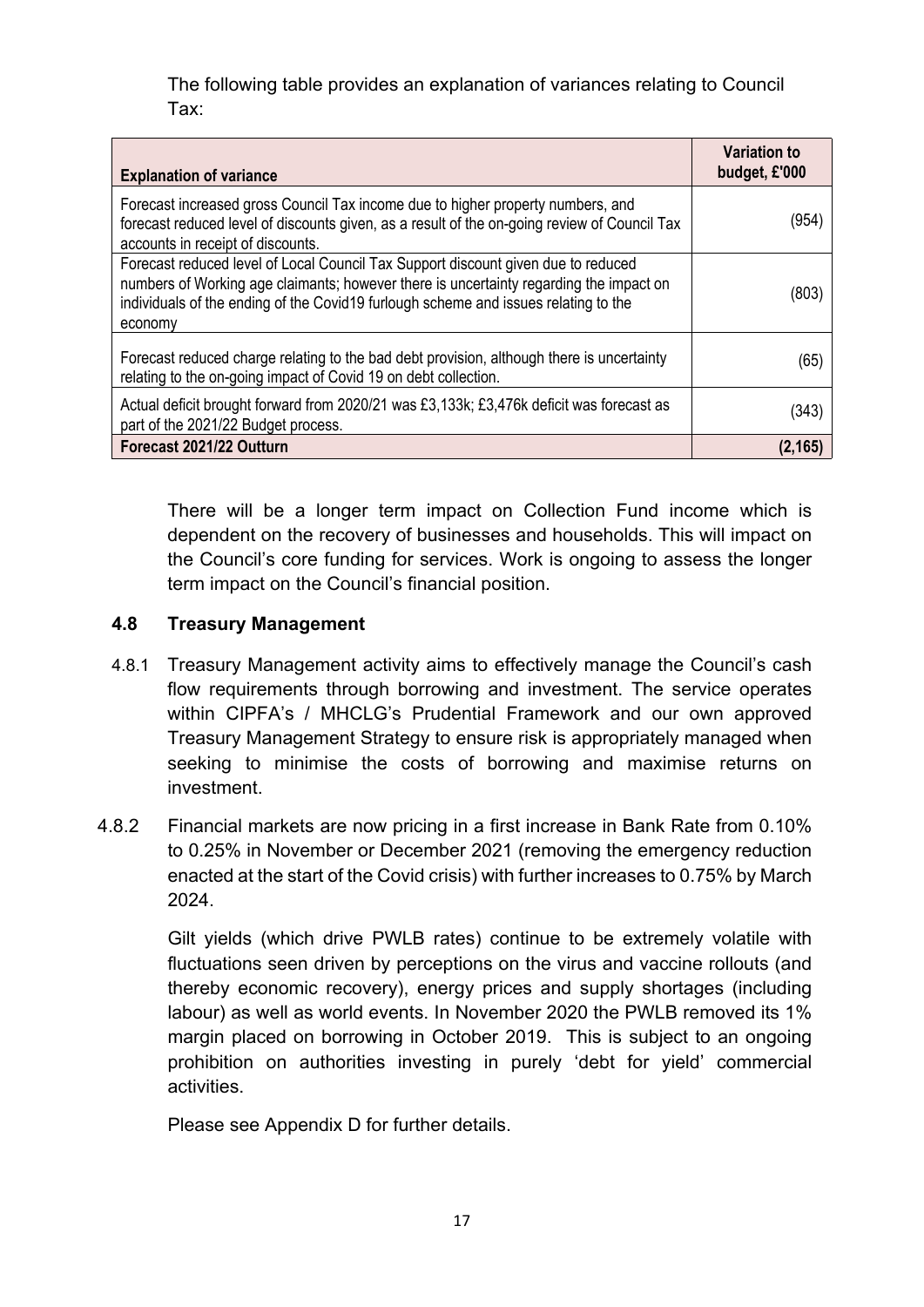### 4.9 **Alternatives considered**

4.9.1 Not reporting on financial performance puts at risk the achievement of the Council's Medium Term Financial Plan. Effective budget management is critical to ensuring financial resources are spent in line with the budget and are targeted towards the Council's priorities. Monitoring enables the early identification of variations against the plan and facilitates timely corrective action.

#### **Costs and Budget Summary**

#### 5. **Financial Implications**

The main body of the report provides a detailed analysis of the forecast 2021/22 Finance Outturn position.

#### **Risk and Policy Implications**

6. There are no significant legal implications arising as a result of this report to the Cabinet and the Corporate Overview and Scrutiny Committee, but it should be noted that debts, which are recoverable, can be enforced by Court action in accordance with the Court Procedure Rules.

The impact of Covid-19 pressures relating to additional expenditure and lost income is forecast to continue to have an impact on the Council's financial position both in 2021/22 and in the medium term. The 2021/22 budget and Medium Term Financial Plan include forecast lower income levels for Business Rates and Council Tax due to the pandemic, which is being offset through the use of both one off government funding and reserves in the short term. However, this cannot be sustained in the longer term. Recovery from the pandemic is being closely monitored.

Unresolved appeals against the revaluation assessments for 2010 and 2017 cause uncertainty and financial risk for the Business Rates income retained by the Council. The situation is monitored on a monthly basis to ensure that any changes in the trend for successful appeals are recognised due to the future impact on Business Rates income and the impact for the provision for any backdated elements.

The Valuation Office Agency (VOA) alters rating assessments if new information comes to light indicating that the valuation is inaccurate. These could relate to a demolition, new property builds or other physical changes to a property. The number of alterations, financial impact and timing of the revaluations are not within the control of the Council. There is an on-going risk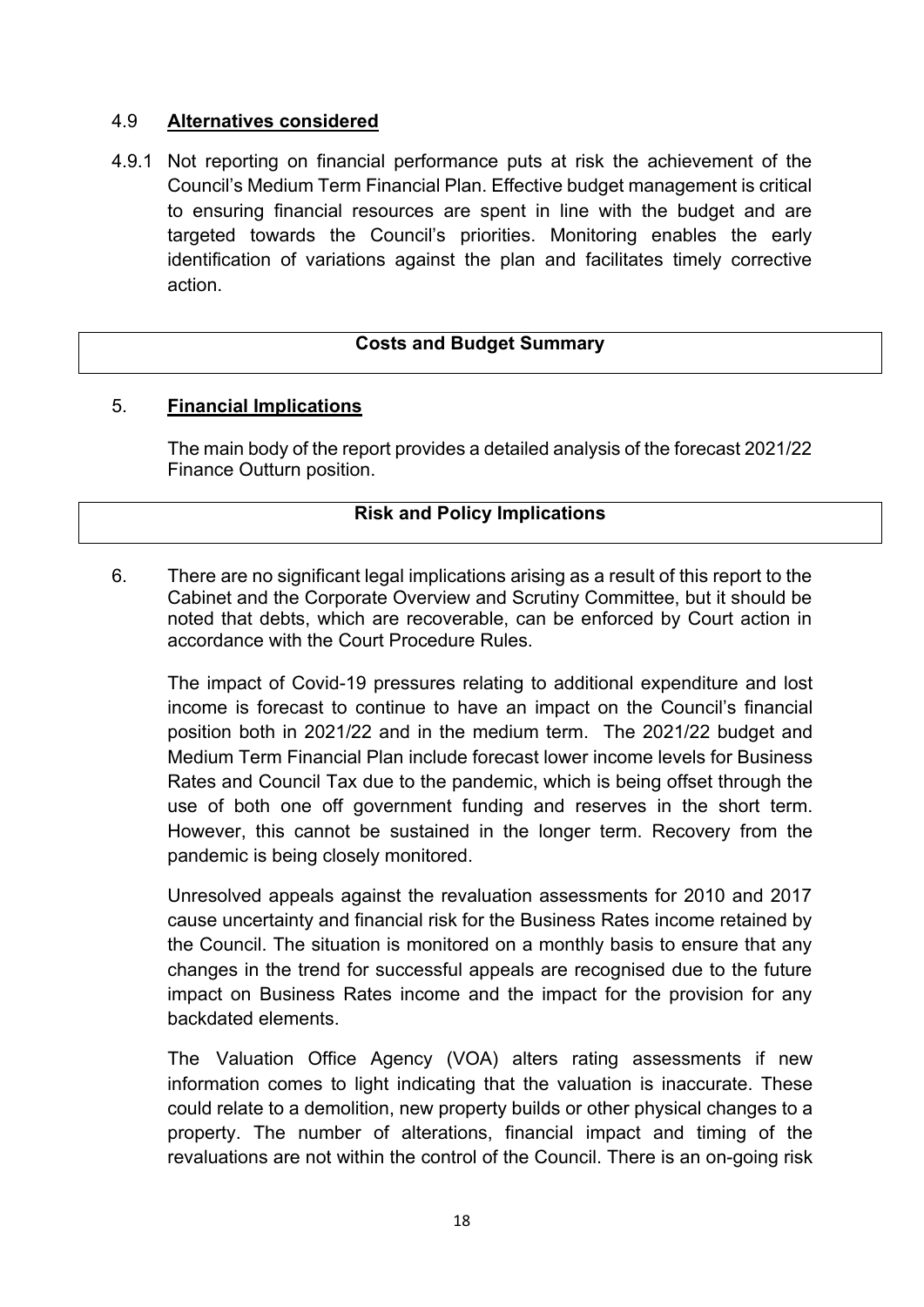that issues decided nationally by the VOA could potentially impact on Rochdale BC's Business Rates income.

The future level of collection of Corporate Debt (including Commercial Income), Business Rates and Council Tax debt is a potential financial risk, particularly with the on-going impact of the Covid-19 pandemic. Collection performance is monitored on a monthly basis to ensure that debt is recovered as efficiently and effectively as possible, whilst making adjustments to reflect the current circumstances, and so that any trends may be highlighted and action taken as necessary, at the appropriate time. Debt collection is likely to continue to be affected by the impact of Covid-19 in this financial year. Provisions have been increased to reflect the increased risk of non-collection.

### **Consultation**

7. All services engage with the production of the directorate based financial information within this report. The Leadership Team, the Leader, Cabinet Member for Finance and Corporate, and Opposition Portfolio holder for Finance have been informed of the forecast 2021/22 financial position of the Council and its implications for future years. The report will be presented to the Corporate Overview and Scrutiny Committee on 8 th December 2021.

| <b>Background Papers</b> |                                                                                                              | <b>Place of Inspection</b> |
|--------------------------|--------------------------------------------------------------------------------------------------------------|----------------------------|
| 8.                       | For further information about this<br>report or access to any<br>background papers contact<br>Samantha Smith | No1 Riverside Floor 2      |

| <b>For Further Information Contact:</b> | Samantha Smith, Samantha.Smith@rochdale.gov.uk |
|-----------------------------------------|------------------------------------------------|
|                                         | Tel: 01706 924198                              |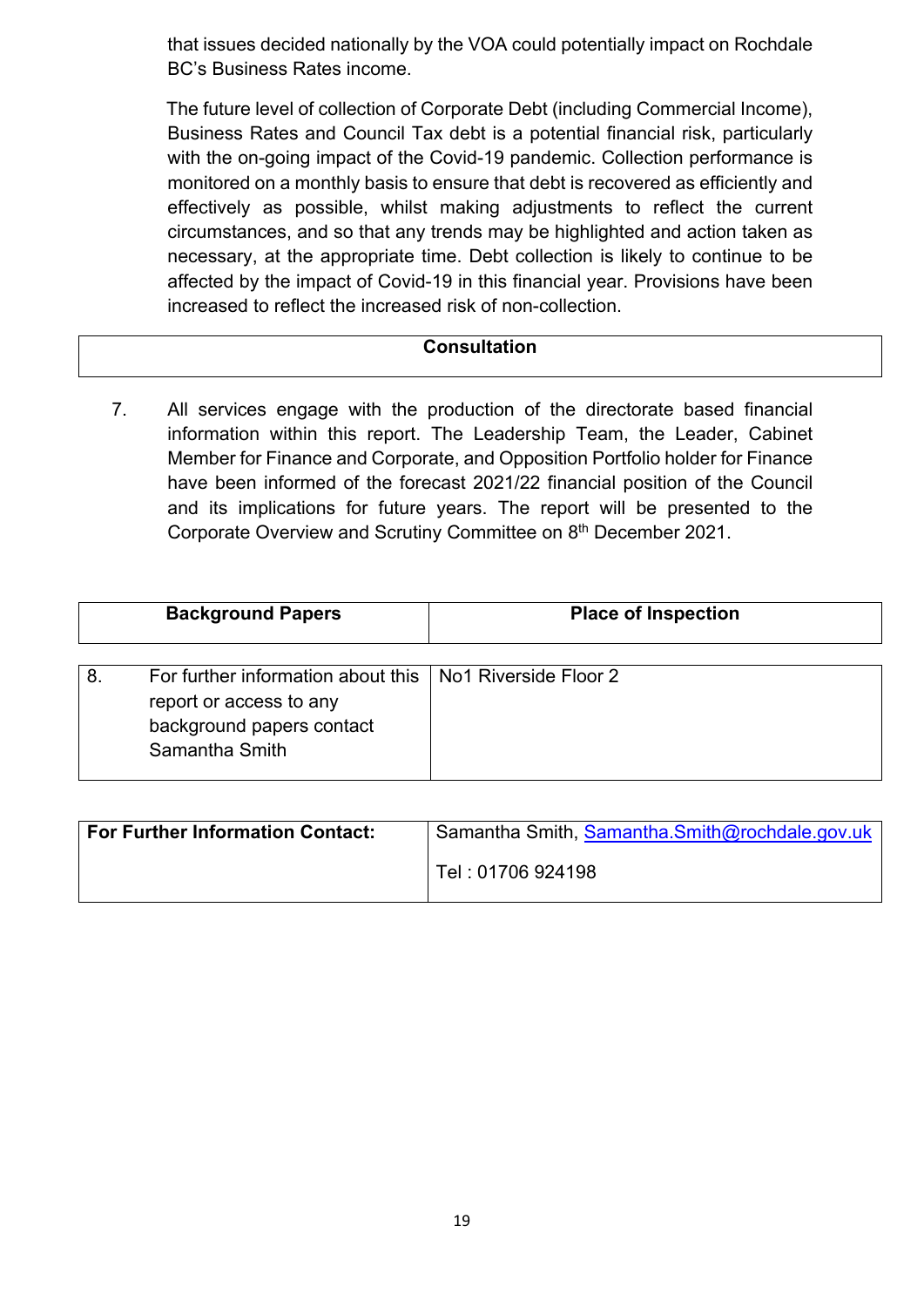| <b>Service</b>    | <b>Narrative</b>                                                                                                                                                                                                                                                                                                                                                                                                                                                    | <b>Budget</b><br>£'000 | <b>Forecast</b><br>£'000 | <b>Variance</b><br>£'000 |
|-------------------|---------------------------------------------------------------------------------------------------------------------------------------------------------------------------------------------------------------------------------------------------------------------------------------------------------------------------------------------------------------------------------------------------------------------------------------------------------------------|------------------------|--------------------------|--------------------------|
| <b>Adult Care</b> | Neighbourhoods:- Increase in placement costs offset by one off additional income<br>received from Health towards placements.                                                                                                                                                                                                                                                                                                                                        | 44,901                 | 44,430                   | 471                      |
|                   | Boroughwide Services:- Pressures from higher costs commissioned places for<br>service users.                                                                                                                                                                                                                                                                                                                                                                        | 3,871                  | 4,494                    | (623)                    |
|                   | In House Provider Services: In year saving in staffing costs due to staff turnover.                                                                                                                                                                                                                                                                                                                                                                                 | 1,648                  | 1,496                    | 152                      |
|                   | <b>Adult Care Variation to Budget</b>                                                                                                                                                                                                                                                                                                                                                                                                                               | 50,420                 | 50,420                   | $\mathbf{0}$             |
| <b>Children's</b> | Cared for Children:- Small underspend on placements.                                                                                                                                                                                                                                                                                                                                                                                                                | 24,775                 | 24,690                   | 85                       |
|                   | Early Help/Sure Start:- Early Years SEND pressure, partially mitigated by<br>underspend related to staff vacancies                                                                                                                                                                                                                                                                                                                                                  | 4,998                  | 5,069                    | (71)                     |
|                   | School Support: - Overachievement of income on personnel and governors.                                                                                                                                                                                                                                                                                                                                                                                             | 1,361                  | 1,268                    | 93                       |
|                   | Special Educational Needs and Disability (SEND):- The service is seeing a large<br>increase in Education Health and Care Plan (EHCP) applications which is due to<br>the delayed impact of Covid-19 and will also be due to the growth from the new<br>academic year; the pressure is £1,437k.<br>There is also a pressure of £339k re SEND transport, due to continued growth<br>relating to this statutory duty, and cannot be funded by Dedicated Schools grant. | 6,477                  | 8,253                    | (1,776)                  |
|                   | Youth Service:- Staff vacancies to date, underspend on activities this will have<br>been impacted by covid restrictions during the first quarter.                                                                                                                                                                                                                                                                                                                   | 9                      | (32)                     | 41                       |
|                   | High Needs Block - The service is seeing a large increase in Education Health and<br>Care Plan (EHCP) applications which is considered to be the delayed impact of<br>covid and will also be the growth from the new academic year. The £1.4m deficit is<br>in line with the recovery plan projection which was a £1.5m deficit for $2021/22$ .                                                                                                                     | 0                      | (1, 437)                 | 1,437                    |

# **Appendix A – Revenue Budget 'Variations to budget' narrative – Quarter 2, September 2021**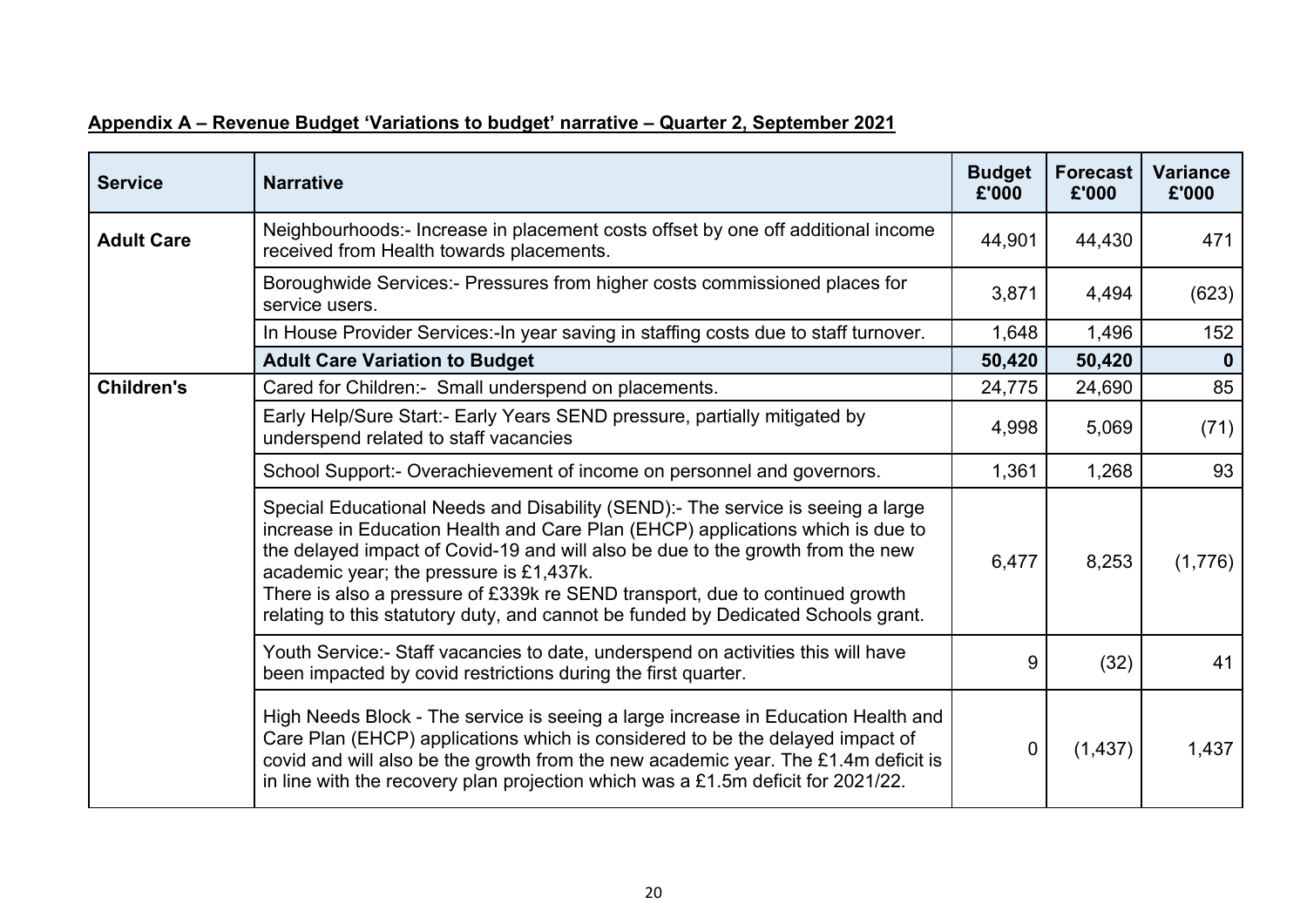|                                           | Early Years Block - Early years SEND pressure of £121k which will be mitigated<br>by Early Years Dedicated Schools grant reserves; however the pressure growing<br>on the Early Years Block is as a result of SEND.                                                                                                                                                                                                                                                                                                                                                                                                                                                                                                                   | 0       | (121)   | 121   |
|-------------------------------------------|---------------------------------------------------------------------------------------------------------------------------------------------------------------------------------------------------------------------------------------------------------------------------------------------------------------------------------------------------------------------------------------------------------------------------------------------------------------------------------------------------------------------------------------------------------------------------------------------------------------------------------------------------------------------------------------------------------------------------------------|---------|---------|-------|
|                                           | <b>Children's Services Variation to Budget</b>                                                                                                                                                                                                                                                                                                                                                                                                                                                                                                                                                                                                                                                                                        | 37,620  | 37,690  | (70)  |
| <b>Economy</b>                            | Economic Development:- Pressure relating to a commercial development due to<br>higher than budgeted voids/unlet units, increasing landlord exposure to<br>expenditure liabilities on service charge and Business Rates.                                                                                                                                                                                                                                                                                                                                                                                                                                                                                                               | 1,919   | 2,019   | (100) |
|                                           | Property Growth Fund: - The overall Property Growth Fund Investment Portfolio is<br>forecast to deliver the 1.5% budgeted return on investments completed to date.<br>The reported pressure of £0.437m is due to the budgeted savings requirement<br>being based on forecast levels of investment to date; as potential investments<br>depend upon market forces and the availability of suitable opportunities the<br>Council's actual level of investment to date is lower than initially anticipated and<br>therefore the savings requirement does not match operational activity. Future<br>years approved budgets have been realigned to take into account current<br>investment levels and so this is a non-recurrent pressure. | (1,629) | (1,206) | (423) |
|                                           | <b>Economy Services Variation to Budget</b>                                                                                                                                                                                                                                                                                                                                                                                                                                                                                                                                                                                                                                                                                           | 290     | 813     | (523) |
| <b>Finance Control/</b><br>Tax & Treasury | In-year saving relates to reduced borrowing costs (deferred and lower rates) of<br>£454k, partially offset by reduced interest income of £303k due to the delay of a<br>planned loan; and £68k in year saving relating to other minor variations.                                                                                                                                                                                                                                                                                                                                                                                                                                                                                     | 13,331  | 13,112  | 219   |
|                                           | <b>Finance Control Variation to Budget</b>                                                                                                                                                                                                                                                                                                                                                                                                                                                                                                                                                                                                                                                                                            | 13,331  | 13,112  | 219   |
| Neighbourhoods                            | Facilities Management:- In year saving due to underspend in maintenance and<br>utilities in N1R                                                                                                                                                                                                                                                                                                                                                                                                                                                                                                                                                                                                                                       | 2,557   | 2,482   | 75    |
|                                           | Community & Townships:- In year saving due to vacant posts in Libraries and<br><b>Community Safety</b>                                                                                                                                                                                                                                                                                                                                                                                                                                                                                                                                                                                                                                | 4,002   | 3,918   | 84    |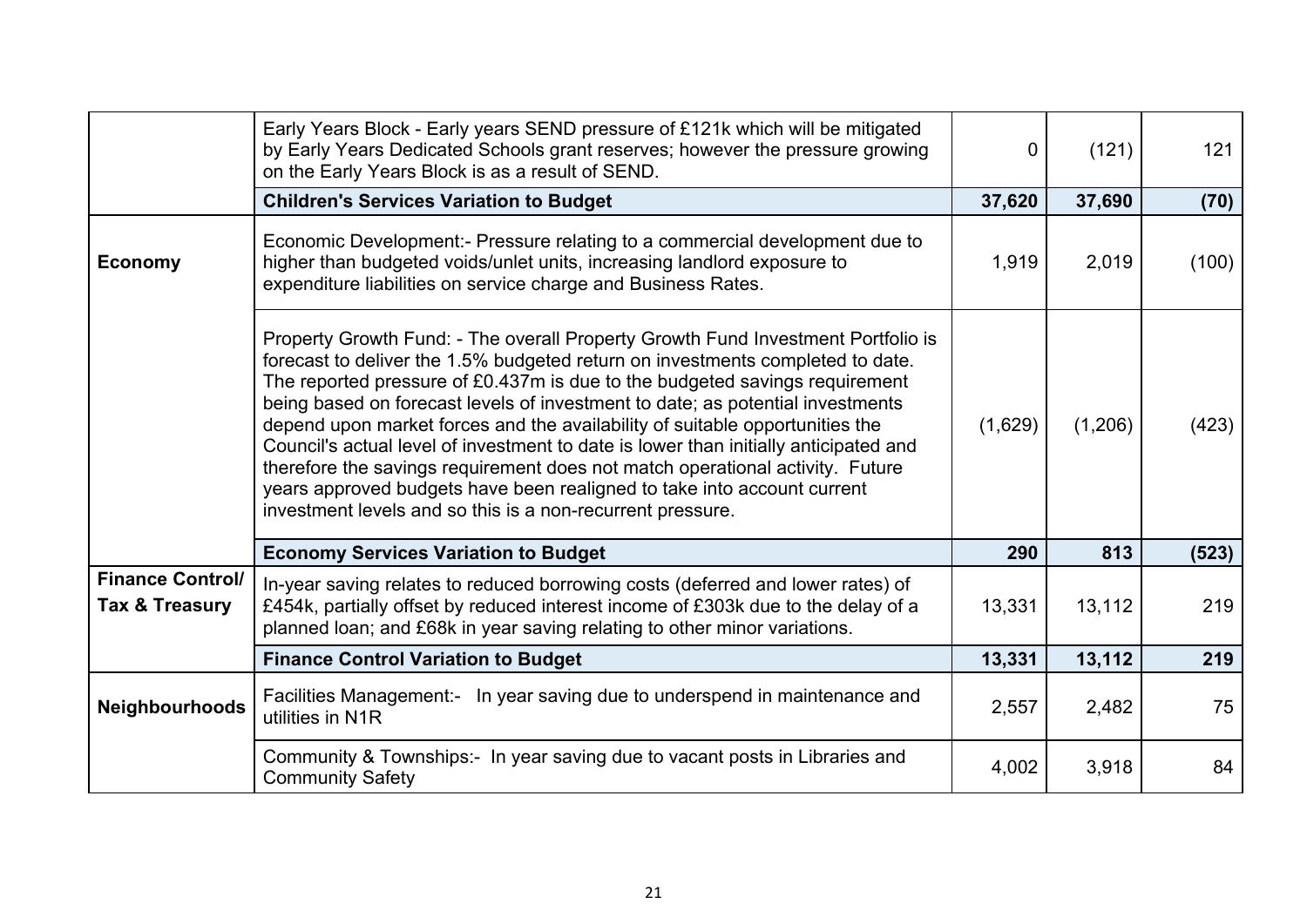|                  | Customer Access :- Additional one off income has been generated in year                                                                                                                                                                                                                                                                                                      | 1,446  | 1,333  | 113          |
|------------------|------------------------------------------------------------------------------------------------------------------------------------------------------------------------------------------------------------------------------------------------------------------------------------------------------------------------------------------------------------------------------|--------|--------|--------------|
|                  | Strategic Housing: - There is a pressure relating to the Homelessness service<br>area due to increased numbers of service users and accommodation costs, which<br>can only be partially offset by government Housing Benefit subsidy. Although<br>budget provision has been made, further corporate funding of £500k has been<br>earmarked to address the forecast pressure. | 2,200  | 2,200  | $\mathbf{0}$ |
|                  | Properties:- The service has a pressure of £168k in respect of under achievement<br>of income.                                                                                                                                                                                                                                                                               | 229    | 397    | (168)        |
|                  | <b>Neighbourhoods Service Variation to Budget</b>                                                                                                                                                                                                                                                                                                                            | 10,434 | 10,330 | 104          |
|                  | Finance Services:- In-year staff savings due to a delay in recruitment.                                                                                                                                                                                                                                                                                                      | 1,665  | 1,558  | 107          |
|                  | Other Managed Budgets:- In-year savings as a result of vacant posts and other<br>temporary arrangements and one-off savings.                                                                                                                                                                                                                                                 | 2,589  | 2,384  | 205          |
|                  | Revenues and Benefits:- In-year saving due to staffing and additional income from<br>Academies.                                                                                                                                                                                                                                                                              | 1,838  | 1,815  | 23           |
| <b>Resources</b> | Legal Services:- Pressure within the Shared Legal Service with Manchester City<br>Council.                                                                                                                                                                                                                                                                                   | 1,804  | 1,937  | (133)        |
|                  | Human Resources:- In-year savings on staffing and the Occupational Health<br>Contract are mitigating a pressure in relation to software costs.                                                                                                                                                                                                                               | 1,893  | 1,855  | 38           |
|                  | Internal Audit:- In-year staff savings due to a delay in recruitment.                                                                                                                                                                                                                                                                                                        | 631    | 601    | 30           |
|                  | <b>Resources Service Variation to Budget</b>                                                                                                                                                                                                                                                                                                                                 | 10,420 | 10,150 | 270          |
|                  | <b>Total Variation to Revenue Budget - 2021/22</b>                                                                                                                                                                                                                                                                                                                           |        |        | $\mathbf 0$  |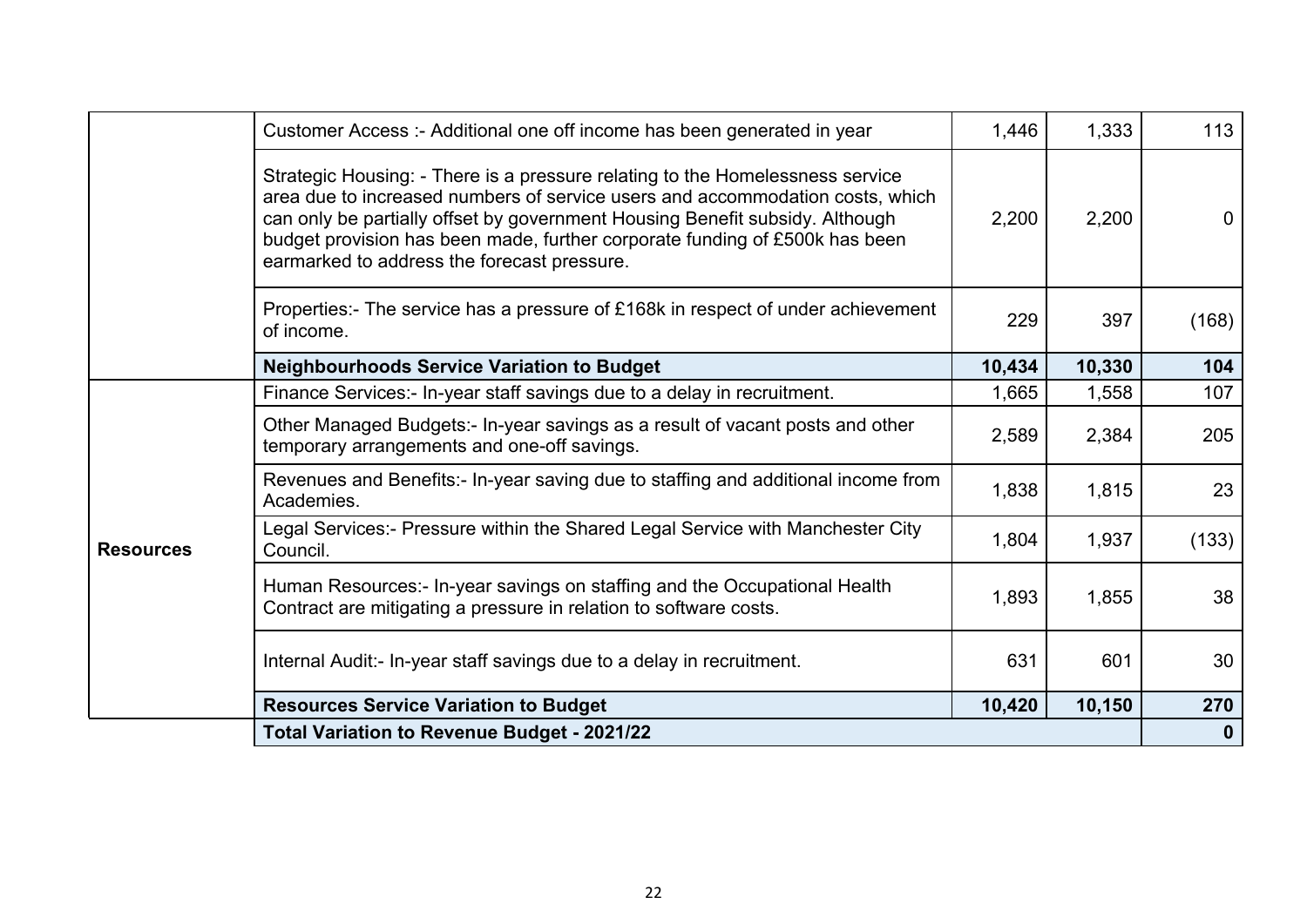| <b>Service</b>    | <b>Scheme</b>                                   | 2021/22<br>budget,<br>£k | 2021/22<br><b>Forecast</b><br>Outturn,<br>£k | Variation,<br>£k | 2022/23<br>budget,<br>£k | 2023/24<br>budget,<br>£k | <b>Total</b><br>budget,<br>£k |
|-------------------|-------------------------------------------------|--------------------------|----------------------------------------------|------------------|--------------------------|--------------------------|-------------------------------|
| <b>Adult Care</b> | <b>Better Care Fund</b>                         | 380                      | 380                                          |                  |                          |                          | 380                           |
| <b>Adult Care</b> | <b>Disabled Facilities Grant</b>                | 3,184                    | 3,184                                        |                  | 3,633                    | 2,633                    | 9,450                         |
| <b>Adult Care</b> |                                                 | 3,564                    | 3,564                                        |                  | 3,633                    | 2,633                    | 9,830                         |
| Children's        | Aiming High For Disabled Child                  | 42                       | 42                                           |                  |                          |                          | 42                            |
| Children's        | <b>Devolved Formula Capital</b>                 | 915                      | 915                                          |                  | 461                      | 461                      | 1,837                         |
| Children's        | <b>Early Years Capital Grant</b>                | 19                       |                                              | 19               |                          |                          | 19                            |
| Children's        | <b>New Place Planning</b>                       | 8,798                    | 3,530                                        | 5,268            | 20,200                   | 10,200                   | 39,198                        |
| Children's        | <b>Schools Cap Condition Programme</b>          | 4,860                    | 3,484                                        | 1,376            | 2,308                    | 1,808                    | 8,976                         |
| Children's        | <b>Special Provision Capital Fund</b>           |                          |                                              |                  | 593                      |                          | 593                           |
| Children's        | <b>CWD Residential Home</b>                     | 1,114                    | 1,114                                        |                  |                          |                          | 1,114                         |
| Children's        | <b>High Needs Provision Capital Allocations</b> | 1,157                    | 579                                          | 578              |                          |                          | 1,157                         |
| <b>Children's</b> |                                                 | 16,905                   | 9,664                                        | 7,241            | 23,562                   | 12,469                   | 52,936                        |
| Economy           | Definitive ROW Improvement Programme            | 54                       | 54                                           |                  |                          |                          | 54                            |
| Economy           | <b>River Roch Flood Storage</b>                 | 1,010                    | 1,010                                        |                  | 1,336                    | 4,500                    | 6,846                         |
| Economy           | Rochdale Gateways Environmental<br>Programme    | 17                       | 17                                           |                  |                          |                          | 17                            |
| Economy           | <b>Stakehill Industrial Estate</b>              | 26                       | 26                                           |                  | 20                       |                          | 46                            |
| Economy           | <b>Asset Development Fund</b>                   | 1,568                    | 1,568                                        |                  | 1,515                    |                          | 3,083                         |
| Economy           | <b>Property Growth Fund</b>                     | 3,816                    | 205                                          | 3,611            | 42,000                   | 20,000                   | 65,816                        |
| Economy           | Milnrow TC Butterworth Hall Flood Risk<br>Mgt   |                          |                                              |                  | 100                      |                          | 100                           |
| Economy           | Turf Hill Flood Risk Mgt                        | 500                      | 500                                          |                  |                          |                          | 500                           |
| Economy           | East Lancashire Railway                         | 100                      | 26                                           | 74               | 226                      |                          | 326                           |

# **Appendix B – Capital Forecast Spend by Scheme as at Quarter 2, September 2021**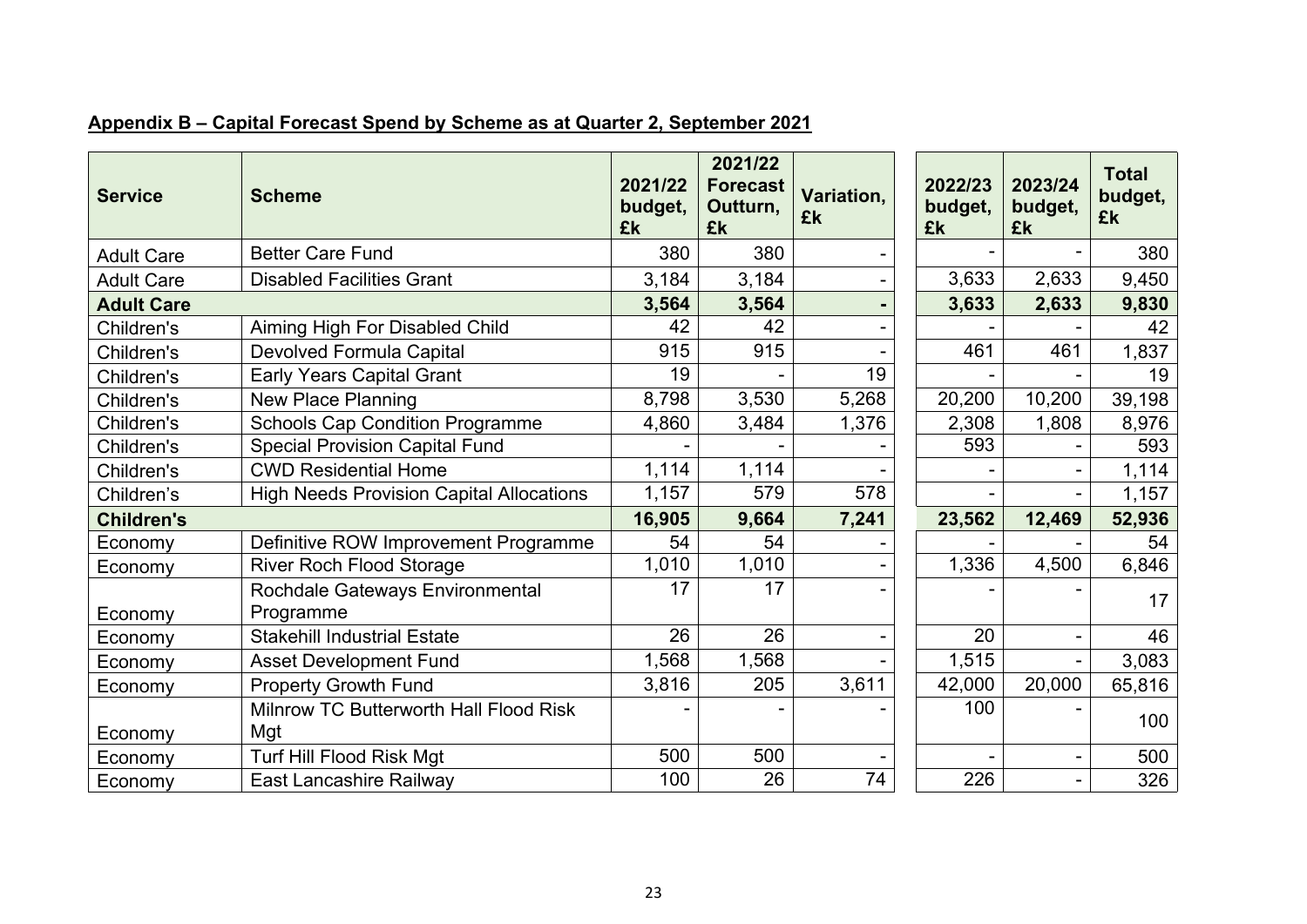| <b>Service</b>        | <b>Scheme</b>                              | 2021/22<br>budget,<br>£k | 2021/22<br><b>Forecast</b><br>Outturn,<br>£k | Variation,<br>£k         | 2022/23<br>budget,<br>£k | 2023/24<br>budget,<br>£k | <b>Total</b><br>budget,<br>£k |
|-----------------------|--------------------------------------------|--------------------------|----------------------------------------------|--------------------------|--------------------------|--------------------------|-------------------------------|
| Economy               | Lower Falinge                              | 4                        | 4                                            |                          |                          |                          | 4                             |
| Economy               | <b>Heywood South/Junction 19</b>           | 300                      | 300                                          |                          | 2,421                    |                          | 2,721                         |
| Economy               | Northern Gateway Feasibility & Study       | 359                      | 250                                          | 109                      |                          |                          | 359                           |
| Economy               | <b>Pennine Holl Lake Feasibility</b>       | 23                       | 23                                           |                          |                          |                          | 23                            |
| Economy               | <b>Metrolink Feasibility</b>               | 50                       | 50                                           |                          |                          |                          | 50                            |
| Economy               | Birch Fountain & Horse Trough-Middleton    | 22                       | 22                                           | $\overline{\phantom{0}}$ |                          | $\blacksquare$           | $\overline{22}$               |
| Economy               | <b>Rail Corridor Strategy</b>              | 3,111                    | 3,111                                        |                          | 1,000                    |                          | 4,111                         |
| Economy               | Michael Faraday Avenue                     | 3,109                    | 3,109                                        |                          |                          |                          | 3,109                         |
| Economy               | Rochdale Flood Innovation Programme        | 279                      | 279                                          |                          |                          |                          | 279                           |
| Economy               | Town Centre East Feasibility               | 58                       | 57                                           |                          | 335                      |                          | 393                           |
| Economy               | Town Hall Adaptation and Restoration       | 2,700                    | 2,884                                        | (184)                    | 3,500                    | 4,831                    | 11,031                        |
| Economy               | Rochdale Market                            |                          | 11                                           | (10)                     |                          |                          |                               |
| Economy               | Town Hall Square PH2                       | 647                      | 647                                          |                          | 2,200                    | 4,700                    | 7,547                         |
| Economy               | Drake Street Phase 2                       | 955                      | 955                                          |                          | 200                      |                          | 1,155                         |
| Economy               | Town Centre Schemes 2016/17                | 958                      | 958                                          |                          |                          |                          | 958                           |
| Economy               | Rochdale Town Centre 3 Year Strategy       | 352                      | 342                                          | 10                       | 350                      |                          | 702                           |
| Economy               | <b>Hopwood Hall Refurbishment</b>          | 97                       | 97                                           |                          |                          |                          | 97                            |
| Economy               | <b>Town Centre Residential Strategy</b>    | 2,297                    | 2,297                                        |                          |                          | ÷                        | 2,297                         |
| Economy               | Rochdale Riverside Phase 2<br>(Upperbanks) | 8,186                    | 11,873                                       | (3,687)                  |                          |                          | 8,186                         |
| Economy               | Hey/Midd/Litt Town Centre Masterplans      | 121                      | 121                                          |                          |                          |                          | 121                           |
| Economy               | <b>Town Centre Masterplan</b>              | 50                       | 51                                           | (1)                      |                          |                          | 50                            |
| <b>Economy</b>        |                                            | 30,770                   | 30,847                                       | (77)                     | 55,203                   | 34,031                   | 120,004                       |
| Neighbourhoods        | ICT Infrastructure Refresh Programme       | 566                      | 466                                          | 100                      | 444                      | 444                      | 1,454                         |
| <b>Neighbourhoods</b> | ICT Programmes (Staff)                     | 554                      | 554                                          |                          | 500                      | 500                      | 1,554                         |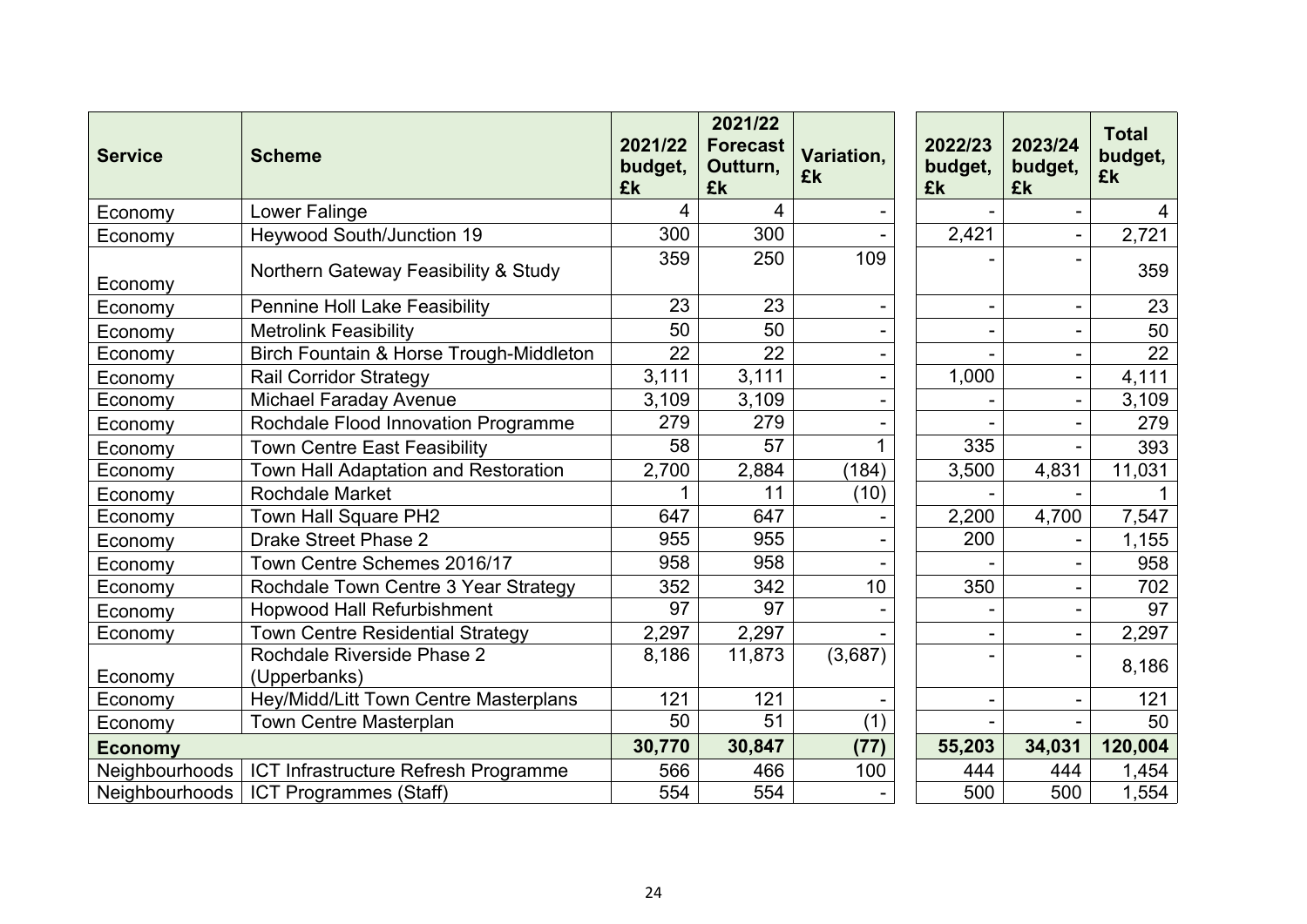| <b>Service</b>        | <b>Scheme</b>                                   | 2021/22<br>budget,<br>£k | 2021/22<br><b>Forecast</b><br>Outturn,<br>£k | Variation,<br>£k | 2022/23<br>budget,<br>£k | 2023/24<br>budget,<br>£k | <b>Total</b><br>budget,<br>£k |
|-----------------------|-------------------------------------------------|--------------------------|----------------------------------------------|------------------|--------------------------|--------------------------|-------------------------------|
| <b>Neighbourhoods</b> | Office 365                                      | 225                      | 225                                          |                  | 225                      |                          | 450                           |
| Neighbourhoods        | Townships Capital Programme                     | 309                      | 309                                          |                  | 400                      | 400                      | 1,109                         |
| Neighbourhoods        | <b>Housing Standards Fund</b>                   | 835                      | 835                                          |                  | 800                      | 800                      | 2,435                         |
| Neighbourhoods        | <b>New Cemetery Sites</b>                       | 807                      | 807                                          |                  | 833                      |                          | 1,640                         |
| Neighbourhoods        | Replacement Parks/Street Machinery              | 124                      | 124                                          |                  | 120                      | 120                      | 364                           |
| Neighbourhoods        | <b>Rights Of Way</b>                            | 127                      | 127                                          |                  | 80                       | 80                       | 287                           |
| Neighbourhoods        | Rochdale Cemetery Lodge Repair                  | 94                       | 94                                           |                  |                          |                          | 94                            |
| Neighbourhoods        | Section 106 - Environmental Management          | 1,890                    | 1,890                                        |                  | 42                       |                          | 1,932                         |
| Neighbourhoods        | Townships Capital - Environmental<br>Management | 217                      | 217                                          |                  |                          |                          | 217                           |
| Neighbourhoods        | <b>Upgrade Play Equipment</b>                   | 231                      | 231                                          |                  | 75                       | 75                       | 381                           |
| Neighbourhoods        | Vehicle Replacement Programme                   | 1,242                    | 905                                          | 337              | 2,858                    | 1,777                    | 5,877                         |
| <b>Neighbourhoods</b> | Waste Bin Replacement Programme                 | 288                      | 288                                          |                  | 293                      | 298                      | 879                           |
| Neighbourhoods        | <b>Asset Management Group</b>                   | 2,997                    | 2,997                                        |                  | 1,750                    | 1,750                    | 6,497                         |
| Neighbourhoods        | <b>Local Transport Plan</b>                     | 4,155                    | 4,155                                        |                  | 2,714                    | 2,714                    | 9,583                         |
| Neighbourhoods        | Townships Capital - Highways                    | 677                      | 677                                          |                  |                          |                          | 677                           |
| Neighbourhoods        | <b>Burglary Reduction Scheme</b>                | 100                      | 100                                          |                  | 100                      | 100                      | 300                           |
| Neighbourhoods        | <b>N1R Revolving Doors</b>                      | 120                      |                                              | 120              |                          |                          | 120                           |
| Neighbourhoods        | <b>Decarbonisation Scheme</b>                   | 11,062                   | 11,062                                       |                  |                          |                          | 11,062                        |
| Neighbourhoods        | <b>Coroners Service accommodation</b>           | 5                        | 5                                            |                  | $\overline{\phantom{a}}$ | $\blacksquare$           | 5                             |
| Neighbourhoods        | <b>Additional Highways Funding</b>              | 1                        | 1                                            |                  | $\blacksquare$           | $\blacksquare$           |                               |
| Neighbourhoods        | <b>J19 Feasibility</b>                          | 23,791                   | 14,791                                       | 9,000            | $\sim$                   | $\overline{\phantom{a}}$ | 23,791                        |
| Neighbourhoods        | <b>Developer Contributions</b>                  | 83                       | 83                                           |                  |                          |                          | 83                            |
| Neighbourhoods        | <b>GM Full Fibre Programme</b>                  | 926                      | 926                                          |                  |                          |                          | 926                           |
| Neighbourhoods        | Service Desk System Replacement                 | 60                       | 60                                           |                  | 100                      |                          | 160                           |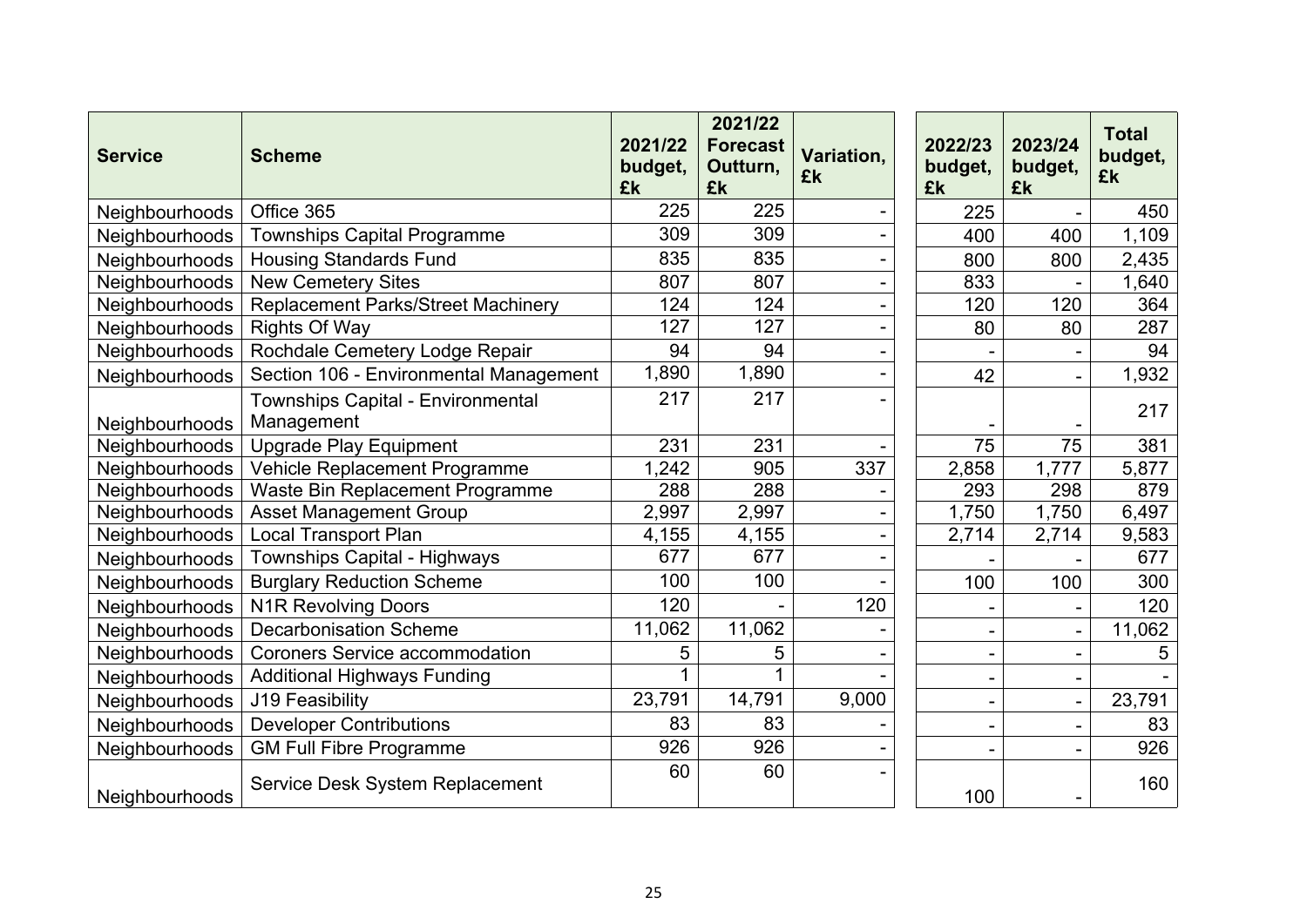| <b>Service</b>        | <b>Scheme</b>                                            | 2021/22<br>budget,<br>£k | 2021/22<br><b>Forecast</b><br>Outturn,<br>£k | Variation,<br>£k | 2022/23<br>budget,<br>£k | 2023/24<br>budget,<br>£k | <b>Total</b><br>budget,<br>£k |
|-----------------------|----------------------------------------------------------|--------------------------|----------------------------------------------|------------------|--------------------------|--------------------------|-------------------------------|
| Neighbourhoods        | <b>Compulsory Purchase Order Programme</b>               | 1,628                    | 1,028                                        | 600              | 1,430                    | 2,419                    | 5,477                         |
| Neighbourhoods        | <b>Travellers Authorised Stopping Site</b>               | 46                       | 46                                           |                  |                          |                          | 46                            |
| Neighbourhoods        | <b>Climate Emergency</b>                                 | 500                      | 500                                          |                  | 1,519                    | 1,000                    | 3,019                         |
| Neighbourhoods        | <b>Car Parking Machines</b>                              | 9                        | 9                                            |                  |                          |                          |                               |
| Neighbourhoods        | Allotments 2017-18 Manifesto Funding                     | 167                      | 167                                          |                  |                          |                          | 167                           |
| Neighbourhoods        | <b>Accelerated Housing</b>                               | 1,561                    | 1,061                                        | 500              | 650                      | 1,705                    | 3,916                         |
| Neighbourhoods        | <b>Affordable Housing</b>                                | 2,325                    | 2,325                                        |                  |                          |                          | 2,325                         |
| <b>Neighbourhoods</b> | <b>Customer Transformation Programme</b>                 | 800                      | 730                                          | 70               | 129                      |                          | 929                           |
| Neighbourhoods        | <b>CCTV Upgrade</b>                                      | 450                      | 450                                          |                  | 159                      | $\overline{\phantom{0}}$ | 609                           |
| Neighbourhoods        | <b>Library Self Service</b>                              | 20                       | 20                                           |                  |                          | $\overline{\phantom{0}}$ | 20                            |
| Neighbourhoods        | <b>Extended Library Hours</b>                            | 150                      | 150                                          |                  |                          | -                        | 150                           |
| Neighbourhoods        | <b>Townships Funding Libraries</b>                       | 12                       | 12                                           |                  |                          |                          | 12                            |
| <b>Neighbourhoods</b> | <b>N1R Utilisation</b>                                   | 85                       | 85                                           |                  |                          |                          | 85                            |
| Neighbourhoods        | <b>Highway Investment Programme</b>                      | 1,333                    | 1,333                                        |                  | 1,320                    |                          | 2,653                         |
| Neighbourhoods        | <b>Bowlee Free School</b>                                | 1,280                    | 680                                          | 600              |                          |                          | 1,280                         |
| Neighbourhoods        | <b>Highways Plant &amp; Machinery</b>                    | 2,000                    | 2,000                                        |                  | 500                      |                          | 2,500                         |
| <b>Neighbourhoods</b> |                                                          | 63,852                   | 52,525                                       | 11,327           | 17,041                   | 14,182                   | 95,075                        |
| <b>Public Health</b>  | Link4Life Capital Project                                | 1,297                    | 1,297                                        |                  | 4,806                    | 800                      | 6,903                         |
| <b>Public Health</b>  |                                                          | 1,297                    | 1,297                                        |                  | 4,806                    | 800                      | 6,903                         |
|                       | <b>Total Capital Forecast Position at September 2021</b> | 116,388                  | 97,897                                       | 18,491           | 104,245                  | 64,115                   | 284,748                       |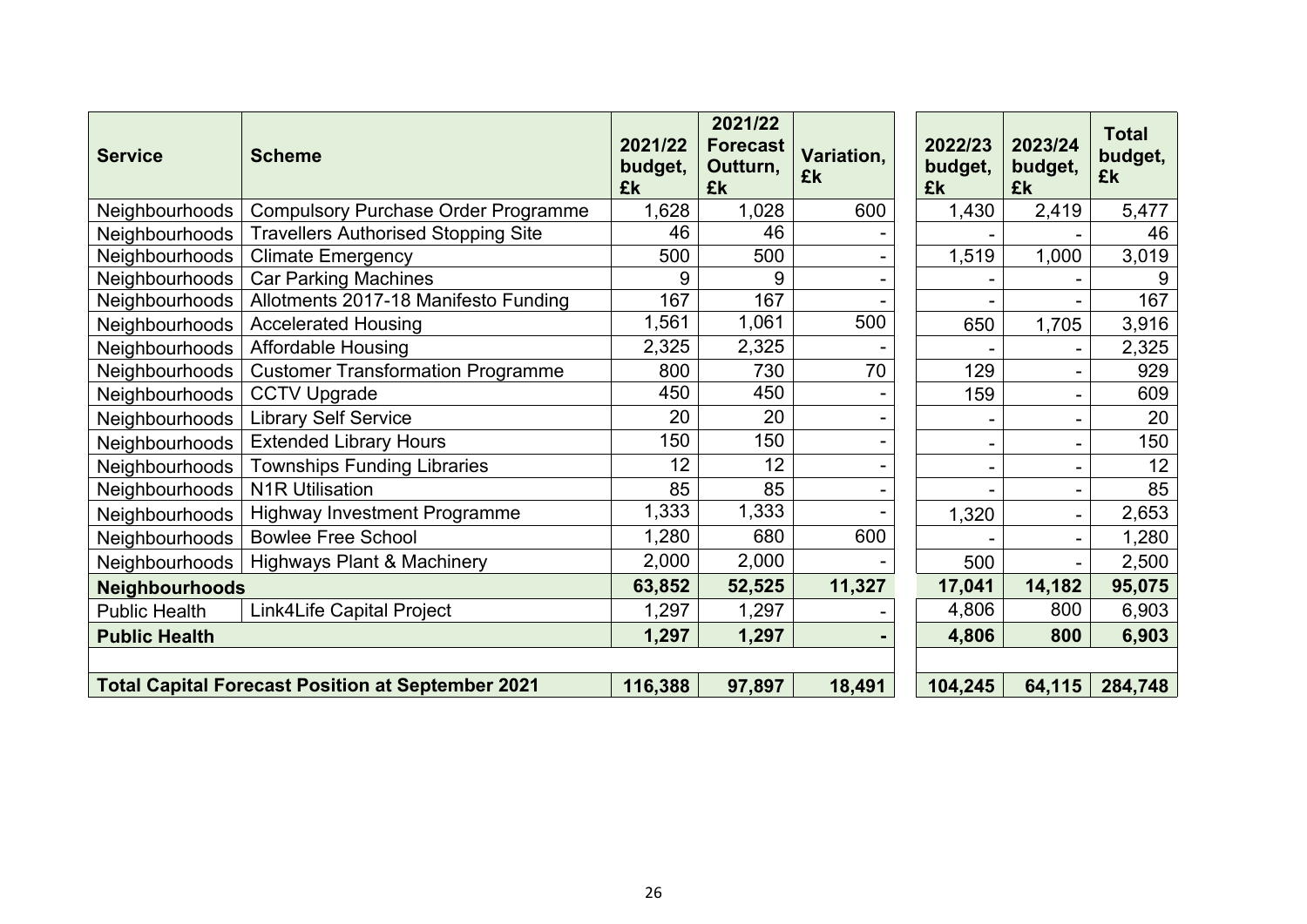# **Appendix B (2) – 2021/22 Capital budget rephasing**

| <b>Service</b> | <b>Narrative</b>                                                                                                                                                                                                                                                                                                                                                                                                                                                                                                                                                                                                                                                                                                                   | <b>Rephasing</b><br><b>Requested</b><br>£000s | <b>Funding</b><br><b>Source</b> |
|----------------|------------------------------------------------------------------------------------------------------------------------------------------------------------------------------------------------------------------------------------------------------------------------------------------------------------------------------------------------------------------------------------------------------------------------------------------------------------------------------------------------------------------------------------------------------------------------------------------------------------------------------------------------------------------------------------------------------------------------------------|-----------------------------------------------|---------------------------------|
| Children's     | Early Years Capital Grant - This will<br>not be spent in this financial year but<br>once childcare providers are running<br>at a near full capacity again this will<br>be reviewed in 2022/23.                                                                                                                                                                                                                                                                                                                                                                                                                                                                                                                                     | 19                                            | External                        |
| Children's     | New Place Planning - The DfE have<br>delayed the opening dates of both<br>new Free Schools so the LA<br>contributions will be unspent in<br>2021/22. We are liaising with the<br>Inclusion Board to decide on a way<br>forward for additional SEN places but<br>it is unlikely this will generate any<br>significant spend in this financial year.<br>The building scheme to increase the<br>number of pupil places at Brownhill<br>Learning Community ASC is due for<br>completion in 2022/23, the schemes<br>at Harwood Park, Castleton Primary<br>school and to increase dining capacity<br>at Falinge Park High school, are due<br>to be completed in 2021/22 but this<br>may need to be extended into<br>2022/23 and 2023/24. | 5,268                                         | External                        |
| Children's     | <b>Schools Capital Condition Programme</b><br>- This rephasing request is relating to<br>various schools due to works being<br>postponed until Summer 2022/23.                                                                                                                                                                                                                                                                                                                                                                                                                                                                                                                                                                     | 1,376                                         | External                        |
| Children's     | <b>High Needs Provision Capital</b><br>Allocations - This is a new grant for<br>2021/22 and it is estimated that half of<br>the allocation of £1.157m will be spent<br>in 2021/22.                                                                                                                                                                                                                                                                                                                                                                                                                                                                                                                                                 | 578                                           | External                        |
| Economy        | Town Centre Schemes - Following<br>Cabinet approval in September 2021,<br>the build contract for the Upperbanks<br>scheme has been awarded and the<br>expected construction costs in 21/22                                                                                                                                                                                                                                                                                                                                                                                                                                                                                                                                         | (184)                                         |                                 |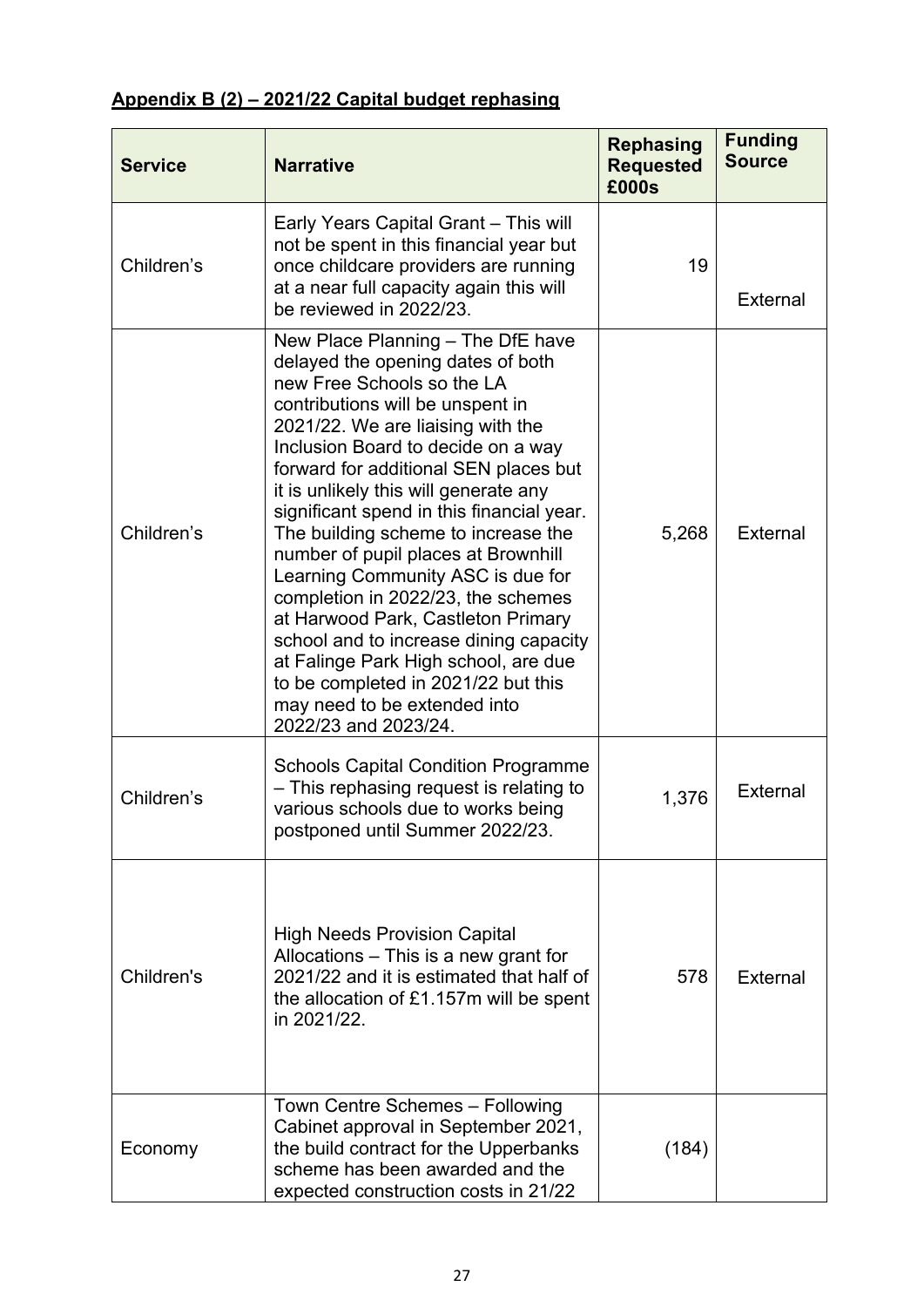| <b>Service</b> | <b>Narrative</b>                                                                                                                                                                                                                                                                                                                                                                                                                                                                                                                                                                                                  | <b>Rephasing</b><br><b>Requested</b><br>£000s | <b>Funding</b><br><b>Source</b> |
|----------------|-------------------------------------------------------------------------------------------------------------------------------------------------------------------------------------------------------------------------------------------------------------------------------------------------------------------------------------------------------------------------------------------------------------------------------------------------------------------------------------------------------------------------------------------------------------------------------------------------------------------|-----------------------------------------------|---------------------------------|
|                | require a switch of $E(3,687)$ k from the<br>Property Growth Fund in 21/22.<br>Town Hall – changes in the<br>procurement process has incurred<br>additional costs and a rephase of<br>£(184)k is requested from Phase 3 of<br>the scheme from 23/24 to 21/22.<br>Minor switch of budgets within the<br>Town Centre programme to fund final<br>payment of works to Rochdale Market<br>$£(10)$ k and a slightly higher than<br>anticipated cost for Town Centre<br>Masterplan $E(1)k -$ this is to be<br>funded from the Town Centre 3 Year<br>Strategy budget £10k and Town<br>Centre East Feasibility budget £1k. |                                               | Prudential<br><b>Borrowing</b>  |
| Economy        | Property Growth Fund - The build<br>contract for the Upperbanks scheme<br>has been awarded and the expected<br>construction costs in 21/22 require a<br>rephase of £(76)k from 22/23 to 21/22<br>on Property Growth Fund and then<br>£3,687k is to be switched to<br>Upperbanks in 21/22; utilisation of the<br>fund for this purpose having been<br>approved at Cabinet in September<br>2021.                                                                                                                                                                                                                    | (76)                                          | Invest to<br>Save               |
| Economy        | East Lancashire Railway - Awaiting<br>the outcome of a Transport for<br>Greater Manchester study for the<br>tram-train project to confirm the<br>location of a platform at Heywood<br>Station which affects other<br>improvement works at the station,<br>therefore a rephase is requested of<br>£74k to 22/23.                                                                                                                                                                                                                                                                                                   | 74                                            | Prudential<br>Borrowing         |
| Economy        | Northern Gateway Feasibility & Study<br>- Funding to be reprofiled to 22/23<br>following the receipt of GM Combined<br>Authority grant funding £109k.                                                                                                                                                                                                                                                                                                                                                                                                                                                             | 109                                           | Prudential<br><b>Borrowing</b>  |
| Economy        | Milnrow TC Butterworth Hall Flood<br>Risk Mgt: £100k to be rephased to<br>2022/23 as work is not expected to<br>take place in 2021/22 at this stage.                                                                                                                                                                                                                                                                                                                                                                                                                                                              | 100                                           | Prudential<br>Borrowing         |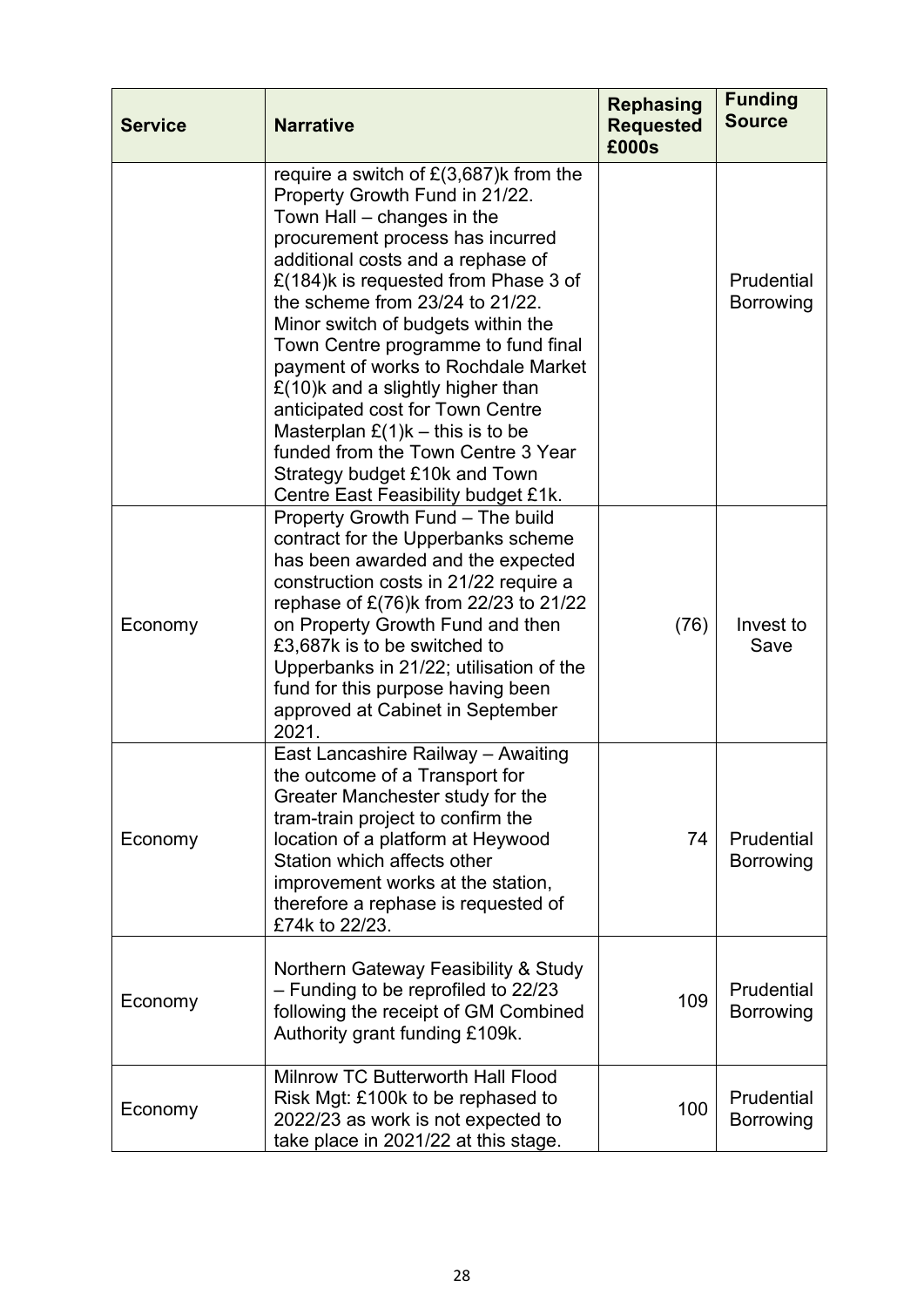| <b>Service</b> | <b>Narrative</b>                                                                                                                                                                                                                                 | <b>Rephasing</b><br><b>Requested</b><br>£000s | <b>Funding</b><br><b>Source</b> |
|----------------|--------------------------------------------------------------------------------------------------------------------------------------------------------------------------------------------------------------------------------------------------|-----------------------------------------------|---------------------------------|
| Neighbourhoods | <b>ICT Infrastructure Refresh</b><br>Programme – In the current economic<br>climate the time taken to purchase<br>vehicles has extended beyond the<br>normal timeframes. A request is<br>therefore made to rephase £337k<br>budget into 2022/23. | 337                                           | Prudential<br><b>Borrowing</b>  |
| Neighbourhoods | Number One Riverside revolving<br>doors - Request to rephase £120k to<br>22/23.                                                                                                                                                                  | 120                                           | Prudential<br><b>Borrowing</b>  |
| Neighbourhoods | Junction 19 Feasibility – Request to<br>rephase £9m to 22/23.                                                                                                                                                                                    | 9,000                                         | External                        |
| Neighbourhoods | <b>Compulsory Purchase Order</b><br>Programme - Request to rephase<br>£600k to 22/23.                                                                                                                                                            | 600                                           | Prudential<br>Borrowing         |
| Neighbourhoods | Accelerated Housing - Request to<br>rephase £500k to 22/23.                                                                                                                                                                                      | 500                                           | Prudential<br>Borrowing         |
| Neighbourhoods | <b>Customer Transformation Programme</b><br>- This project spans multiple years, a<br>request is made to rephase £70k to<br>22/23.                                                                                                               | 70                                            | Prudential<br>Borrowing         |
| Neighbourhoods | Bowlee Free School - A request is<br>made to rephase £600k to 22/23<br>linked to the building of the school.                                                                                                                                     | 600                                           | Prudential<br><b>Borrowing</b>  |
|                | <b>Grand Total of Rephasing</b>                                                                                                                                                                                                                  | 18,491                                        |                                 |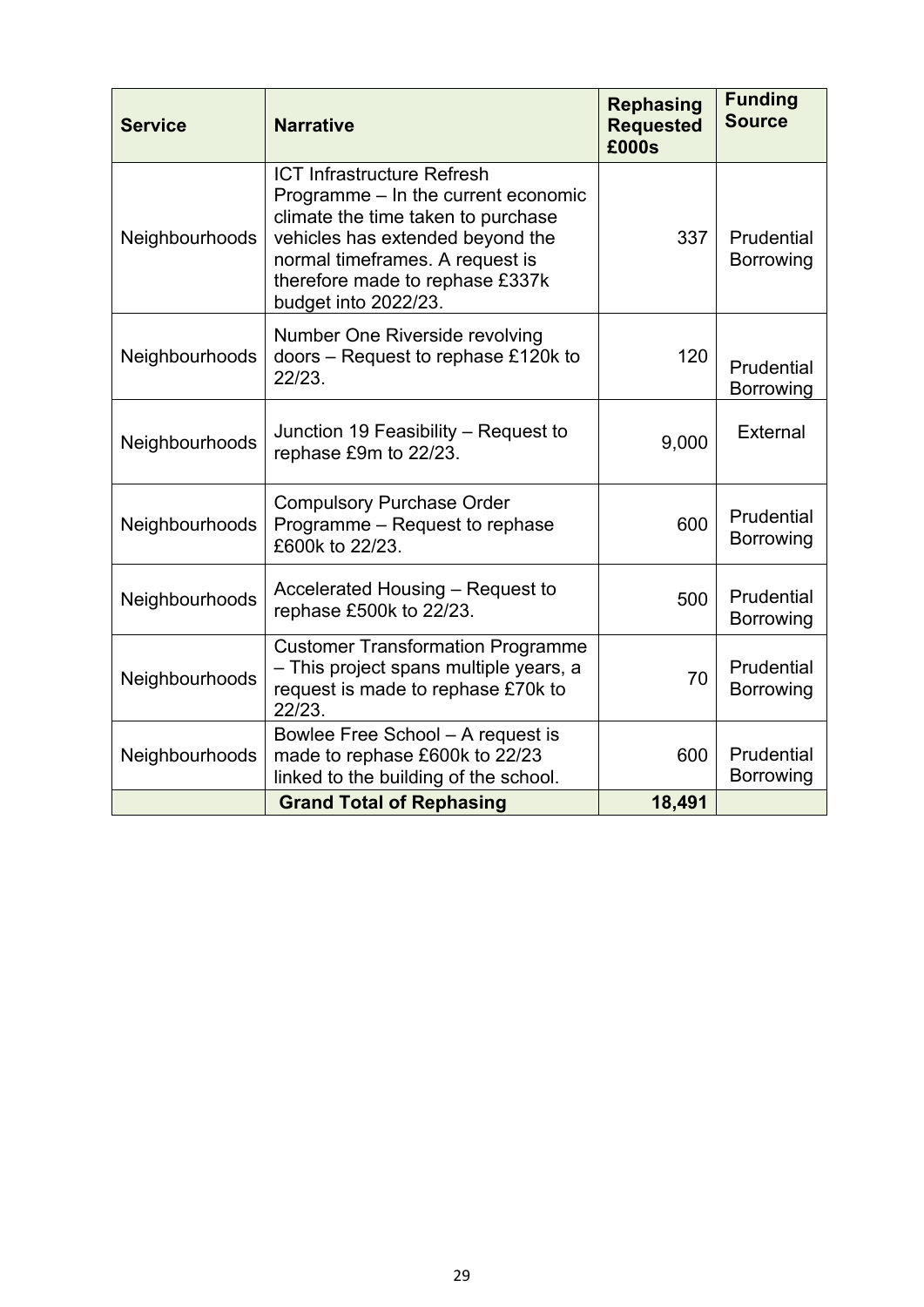# **Appendix C – Collection Fund**

# **Business Rates**

The 2021/22 forecast outturn position relating to Business Rates is a deficit of £6,625k:

| Description                                                                                       | <b>Budget</b> | 2021/22<br>Forecast<br>Outturn | (Surplus)/<br><b>Deficit</b> | (Surplus)/Deficit<br>movement from<br>previous update |
|---------------------------------------------------------------------------------------------------|---------------|--------------------------------|------------------------------|-------------------------------------------------------|
|                                                                                                   | £'000         | £'000                          | £'000                        | £'000                                                 |
| Gross income                                                                                      | (86, 863)     | (86, 863)                      |                              |                                                       |
| Net Small Business Rate relief                                                                    | 8,110         | 8,110                          |                              |                                                       |
| Mandatory Charitable relief                                                                       | 4,229         | 4,424                          | 195                          | 195                                                   |
| Discretionary relief                                                                              | 608           | 9,981                          | 9,373                        | (175)                                                 |
| <b>Empties &amp; Part Occupied relief</b>                                                         | 4,500         | 4,000                          | (500)                        | (500)                                                 |
| <b>Net Income</b>                                                                                 | (69, 416)     | (60, 348)                      | 9,068                        | (480)                                                 |
| Less:                                                                                             |               |                                |                              |                                                       |
| Charge re bad debt provision                                                                      | 3,000         | 3,000                          |                              |                                                       |
| Allowance for cost of collection                                                                  | 326           | 326                            |                              |                                                       |
| Provision for rateable value                                                                      |               |                                |                              |                                                       |
| revaluations                                                                                      | 3,911         | 3,911                          |                              |                                                       |
| Renewable energy schemes                                                                          | 583           | 583                            |                              |                                                       |
| <b>Net yield</b>                                                                                  | (61, 596)     | (52, 528)                      | 9,068                        | (480)                                                 |
| 2021/22 payments to<br>preceptors/billing authority                                               | 61,596        | 61,596                         |                              |                                                       |
| In year deficit                                                                                   |               | 9,068                          | 9,068                        | (480)                                                 |
| Deficit brought forward from<br>2020/21                                                           | 24,265        | 21,822                         | (2, 443)                     |                                                       |
| Payments from preceptors/billing<br>authority re 2020/21 deficit per                              |               |                                |                              |                                                       |
| 2021/22 Budget process                                                                            | (21, 794)     | (21, 794)                      |                              |                                                       |
| 2021/22 Forecast deficit/(surplus)                                                                | 2,471         | 9,096                          | 6,625                        | (480)                                                 |
| 2022/23 & 2023/24 Payments from<br>preceptors re 2020/21 deficit as per<br>2021/22 Budget process | (2, 471)      | (2, 471)                       |                              |                                                       |
| <b>Net deficit</b>                                                                                |               | 6,625                          | 6,625                        | (480)                                                 |
|                                                                                                   |               |                                |                              |                                                       |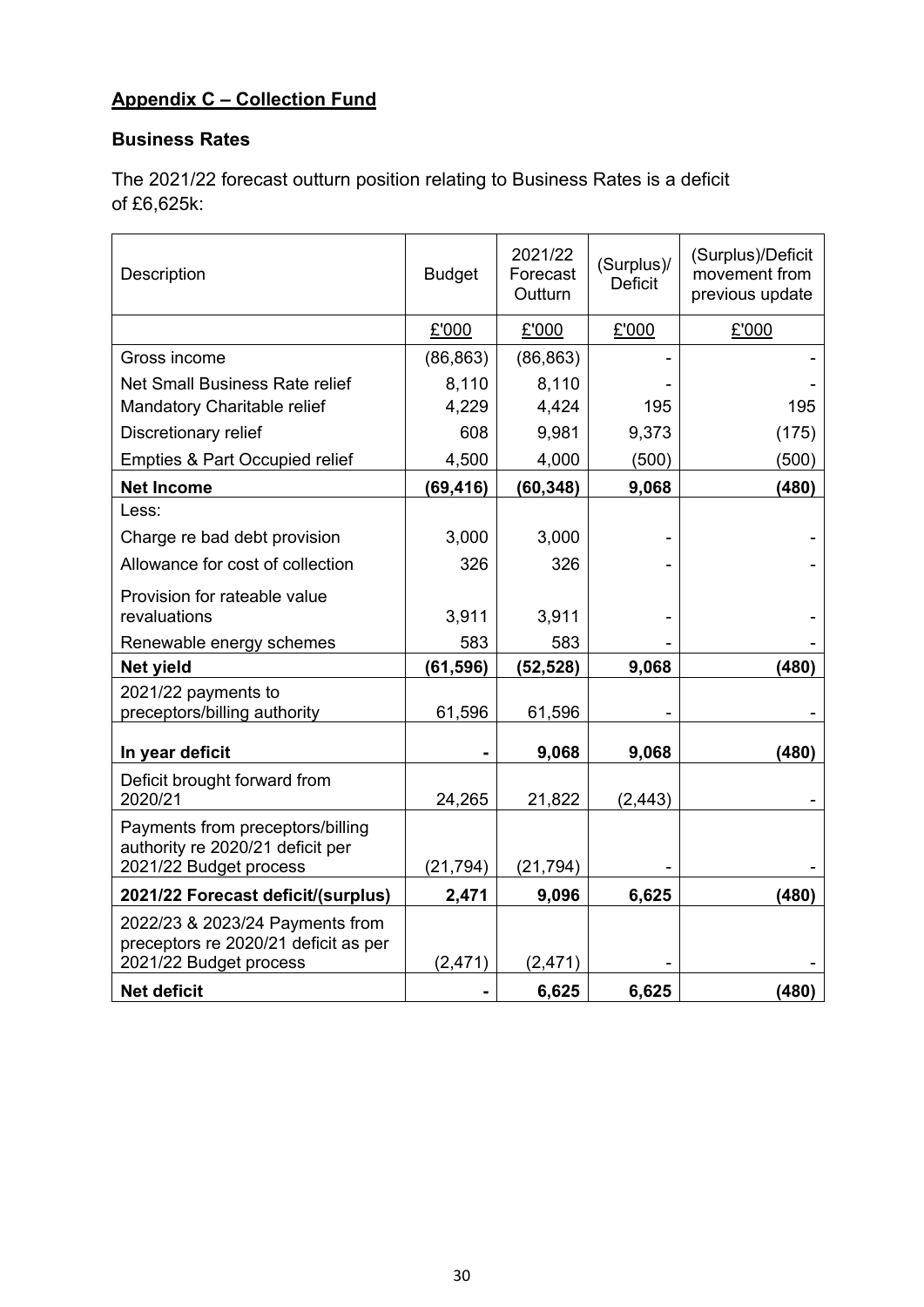# **Council Tax**

The 2021/22 forecast position relating to Council Tax is a surplus of £2,165k.

# **2021/22 Forecast Council Tax Income**

| Description                                                                   | <b>Budget</b> | 2021/22<br>Forecast<br>outturn | (Surplus)/<br><b>Deficit</b> | (Surplus)/<br><b>Deficit</b><br>movement<br>from<br>previous<br>report |
|-------------------------------------------------------------------------------|---------------|--------------------------------|------------------------------|------------------------------------------------------------------------|
|                                                                               | £'000         | £'000                          | £'000                        | £'000                                                                  |
| <b>INCOME</b>                                                                 |               |                                |                              |                                                                        |
| Income from Council Tax                                                       | (151, 783)    | (152,000)                      | (217)                        | (217)                                                                  |
| Income from premium on Empty Properties                                       | (509)         | (700)                          | (191)                        | (191)                                                                  |
| <b>Council Tax discounts</b>                                                  | 15,069        | 14,523                         | (546)                        | (546)                                                                  |
| <b>Local Council Tax Support Scheme</b>                                       |               |                                |                              |                                                                        |
| (LCTSS)                                                                       | 22,303        | 21,500                         | (803)                        | (403)                                                                  |
| Prior year adjustments                                                        | 203           | 203                            |                              |                                                                        |
| <b>Total income</b>                                                           | (114, 717)    | (116, 474)                     | (1,757)                      | (1, 357)                                                               |
| <b>EXPENDITURE</b>                                                            |               |                                |                              |                                                                        |
| Charge re bad debt provision                                                  | 3,442         | 3,377                          | (65)                         | 235                                                                    |
| <b>Total expenditure</b>                                                      | 3,442         | 3,377                          | (65)                         | 235                                                                    |
| Net income to be raised for precept/<br>billing authority after LCTSS awarded | (111, 275)    | (113, 097)                     | (1, 822)                     | (1, 122)                                                               |
| 2021/22 payments to Preceptors                                                | 111,275       | 111,275                        |                              |                                                                        |
| In year deficit/(surplus)                                                     |               | (1,822)                        | (1, 822)                     | (1, 122)                                                               |
| Deficit brought forward from 2020/21                                          | 3,476         | 3,133                          | (343)                        |                                                                        |
| 2021/22 Payments from preceptors re<br>2020/21 deficit as per 2021/22 Budget  |               |                                |                              |                                                                        |
| process                                                                       | (2, 235)      | (2, 235)                       |                              |                                                                        |
| 2021/22 Forecast deficit/(surplus)                                            | 1,241         | (924)                          | (2, 165)                     | (1, 122)                                                               |
| 2022/23 & 2023/24 Payments from<br>preceptors re 2020/21 deficit as per       |               |                                |                              |                                                                        |
| 2021/22 Budget process                                                        | (1, 241)      | (1, 241)                       |                              |                                                                        |
| <b>Net surplus</b>                                                            |               | (2, 165)                       | (2, 165)                     | (1, 122)                                                               |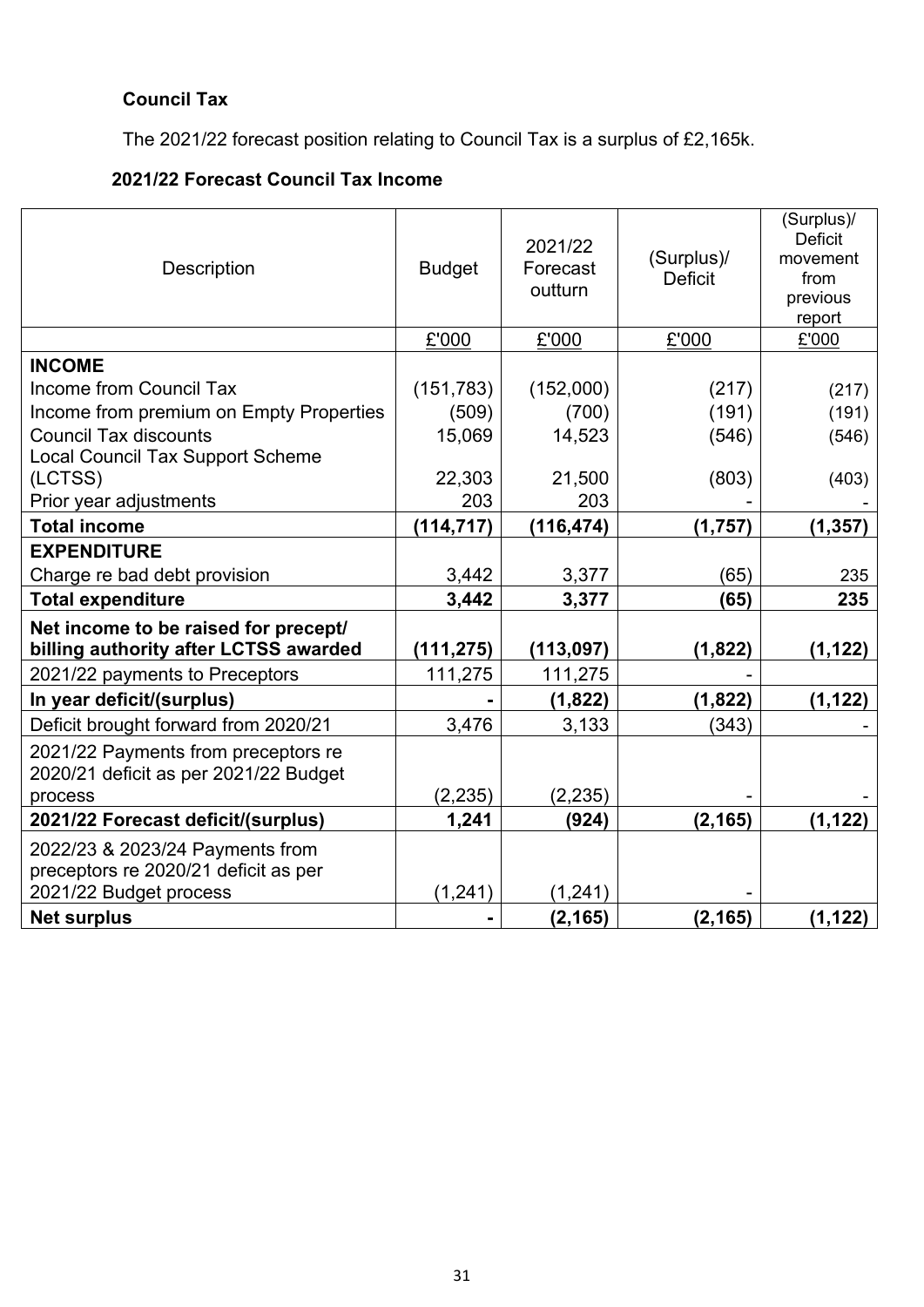## **Appendix D – Treasury update – September 2021**

Table 1 below summarises the borrowing activity of the Council in the first half of the year showing the types of loan, the average interest rate and the average length of maturity of each class of loan.

#### **Table 1 Borrowing**

|                                                                           | <b>Balance</b>                             | <b>New</b><br><b>Borrowing</b> | <b>Repayments</b>  | <b>Balance</b>                               | <b>Average</b>          | <b>Average</b>                  |
|---------------------------------------------------------------------------|--------------------------------------------|--------------------------------|--------------------|----------------------------------------------|-------------------------|---------------------------------|
| Debt Type                                                                 | $\underline{\mathbf{a}}$<br>01/04/21<br>£M | to 30/09/21<br>£M              | to 30/09/21<br>£M  | $\underline{\mathbf{a}}$ t<br>30/09/21<br>£M | Rate<br>%               | <b>Maturity</b><br><b>Years</b> |
| <b>Fixed Rate Debt</b><br><b>PWLB Debt</b><br><b>Market Debt</b><br>Salix | 102.634<br>56.000<br>0.245                 |                                | (3.419)<br>(0.033) | 99.215<br>56.000<br>0.212                    | 2.37%<br>4.31%<br>0.00% | 10.82<br>45.64<br>1.15          |
| <b>Short Term Debt</b><br><b>Total Fixed Rate</b><br><b>Debt</b>          | 158.879                                    |                                | (3.452)            | 155.427                                      | 3.06%                   | 23.34                           |
| <b>Variable Rate</b><br><b>Debt</b>                                       |                                            |                                |                    |                                              |                         |                                 |
| <b>PWLB</b><br><b>Market Debt</b><br><b>Total Variable</b>                | 64.000                                     |                                | ۰                  | 64.000                                       | 4.52%                   | 44.93                           |
| <b>Rate Debt</b>                                                          | 64.000                                     |                                |                    | 64.000                                       |                         |                                 |
| <b>TOTAL DEBT</b>                                                         | 222.879                                    |                                | (3.452)            | 219.427                                      | 3.48%                   | 29.64                           |

No long term borrowing has been undertaken so far in 2021/22. The current year's revised capital programme, including rephasing from previous years, reductions and planned rephasing to future years (totalling £42m) has so far been funded by internal (from reserves and balances) borrowing. A similar policy, has been used to support the capital programme in the previous 8 years resulting in cumulative internal borrowing at the start of the year of £139m This means there is potential for external borrowing of £181m in 2021/22 and future years as balances are used for their intended purpose or to bridge the overall budget gap. Our current projections and balance sheet review indicate that in year borrowing will be limited, though some additional borrowing may be undertaken to hedge against potential future interest rate increases.

Delaying our long term borrowing has led to savings of £381k compared to our revised estimate in the first part of the year.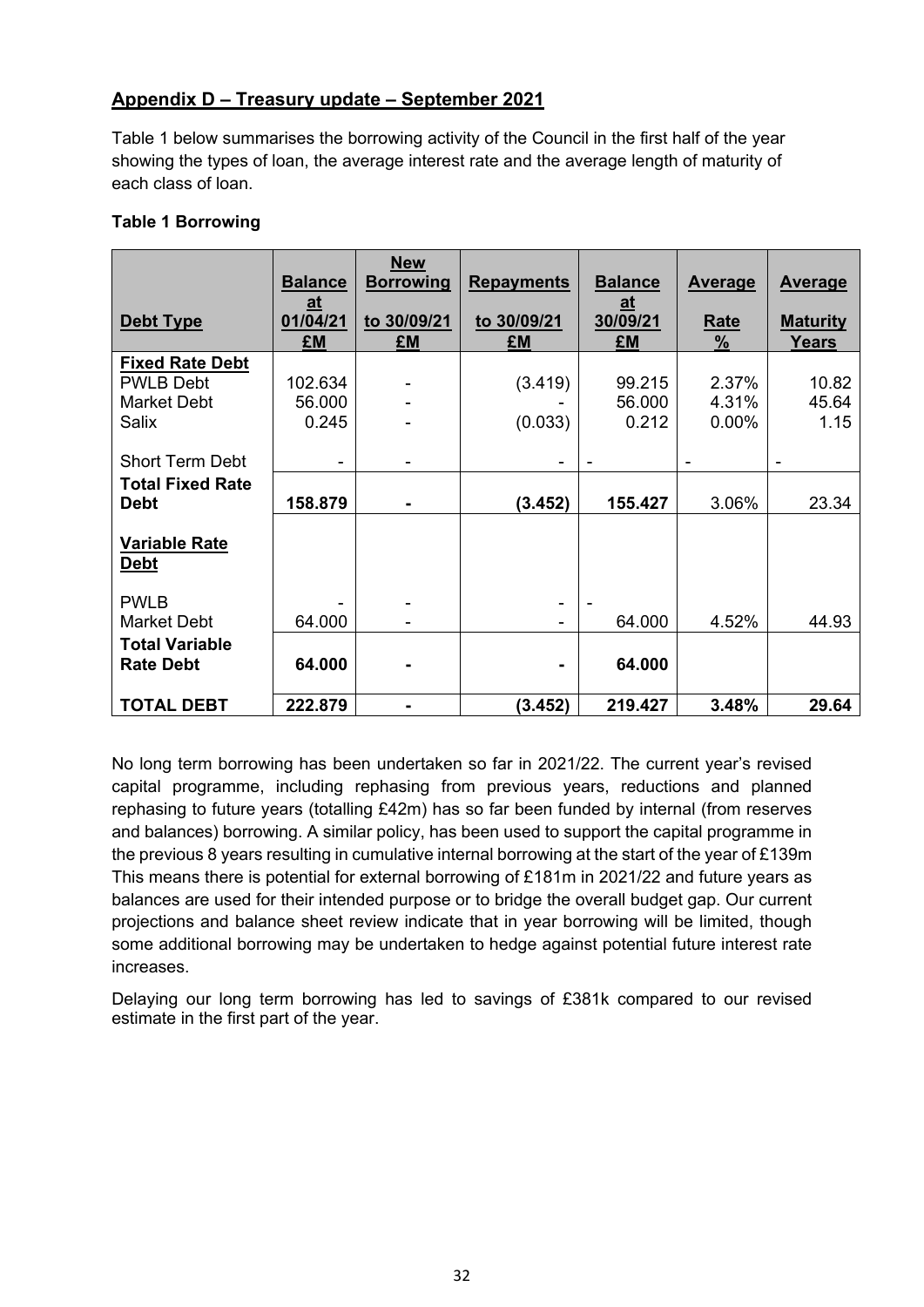A projection of the net cost of interest on the Council's borrowings and investments is shown in table 2.

#### **Table 2 Interest Summary**

|                                                      | Revised  | Current    | Variation    |
|------------------------------------------------------|----------|------------|--------------|
| <b>Interest Budgets</b>                              | Estimate | Projection | Under/(Over) |
|                                                      | £'000    | £'000      | £'000        |
| Interest Cost on Borrowing (Net of<br>Contributions) | 6,486    | 6,105      | (381)        |
| Investment Income                                    | (69)     | (116)      | (48)         |
| <b>Other Interest Budgets</b>                        | 204      | 178        | (26)         |
| <b>Total</b>                                         | 6,621    | 6,167      | (454)        |

The Treasury Management Strategy details a number of Prudential Indicators which the Prudential Code requires the Council to manage and report on. The indictors are as follows:

- Maturity Structure of Fixed Interest Borrowing
- Operational and Authorised Limits

#### Maturity

The maturity structure of fixed interest borrowing should enable the maturity of loans across a range of years so that the Council will not be exposed to a requirement for large amounts of repayment at a particular time. This needs balancing against the requirement for certainty of costs to secure budgets going forward and the desire to secure the best possible rates. The Prudential Code requires the Council to place upper and lower ranges on maturity.

#### **Table 3 Period of Maturity**

| <b>Period of Maturity</b>          | <b>Upper</b><br>Limit | Lower<br><b>Limit</b> | <b>Actual</b><br>to Date |
|------------------------------------|-----------------------|-----------------------|--------------------------|
| Under 12 months<br>Between 12 & 24 | 60%                   | $0\%$                 | 3.42%                    |
| months                             | 60%                   | $0\%$                 | 3.14%                    |
| Between 2 & 5 years                | 60%                   | $0\%$                 | 9.55%                    |
| Between 5 & 10 years               | 70%                   | $0\%$                 | 10.08%                   |
| Over 10 years                      | 100%                  | 25%                   | 73.81%                   |

#### Debt Boundaries & Limits

The Council's Operational Boundary (the limit which borrowing should not normally exceed) in 2021/22 (adjusted for PFI projects and externally managed debt) is £540m. The Authorised Limit (a control on our maximum level of borrowing) is £716m. Current borrowing (adjusted for PFI and other debt related long term liabilities) is £311m – comfortably within the approved limits. We do not expect to exceed these limits in the latter half of the year.

Investments